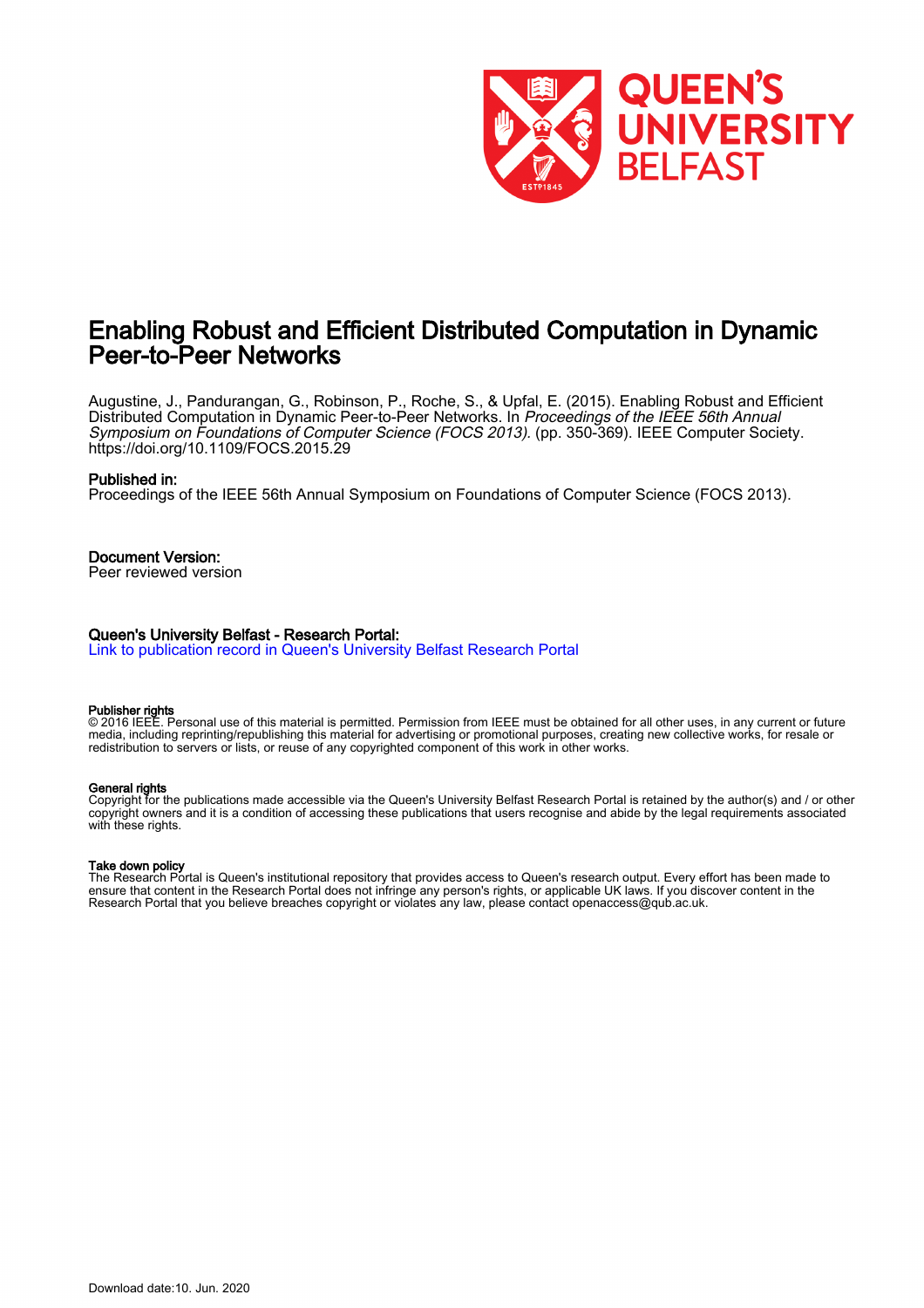## Enabling Robust and Efficient Distributed Computation in Dynamic Peer-to-Peer **Networks**

John Augustine\*, Gopal Pandurangan<sup>†</sup>, Peter Robinson<sup>‡</sup>, Scott Roche<sup>§</sup>, and Eli Upfal¶

<sup>∗</sup>*Department of Computer Science & Engineering, Indian Institute of Technology Madras, Chennai, TN, 600036, India. E-mail:* augustine@cse.iitm.ac.in*.*

†*Department of Computer Science, University of Houston,*

*Houston, TX 77204, USA. E-mail:* gopalpandurangan@gmail.com*.*

‡*Queen's University Belfast, United Kingdom. E-mail:* p.robinson@qub.ac.uk*.*

§*College of Computer and Information Science, Northeastern University,*

*Boston MA 02115, USA. E-mail:* str@ccs.neu.edu*.*

¶*Department of Computer Science, Brown University,*

*Providence, RI 02912, USA. E-mail:* eli@cs.brown.edu*.*

## Abstract

Motivated by the need for designing efficient and robust fully-distributed computation in highly dynamic networks such as Peer-to-Peer (P2P) networks, we study distributed protocols for constructing and maintaining dynamic network topologies with good expansion properties. Our goal is to maintain a sparse (bounded degree) expander topology despite heavy *churn* (i.e., nodes joining and leaving the network continuously over time). We assume that the churn is controlled by an adversary that has complete knowledge and control of what nodes join and leave and at what time and has unlimited computational power, but is oblivious to the random choices made by the algorithm.

Our main contribution is a randomized distributed protocol that guarantees with high probability the maintenance of a *constant* degree graph with *high expansion* even under *continuous high adversarial* churn. Our protocol can tolerate a churn rate of up to  $O(n/\text{polylog}(n))$  per round (where n is the stable network size). Our protocol is efficient, lightweight, and scalable, and it incurs only  $O(\text{polylog}(n))$  overhead for topology maintenance: only polylogarithmic (in n) bits needs to be processed and sent by each node per round and any node's computation cost per round is also polylogarithmic. The given protocol is a fundamental ingredient that is needed for the design of efficient fully-distributed algorithms for solving fundamental distributed computing problems such as agreement, leader election, search, and storage in highly dynamic P2P networks and enables fast and scalable algorithms for these problems that can tolerate a large amount of churn.

#### Keywords

dynamic network; P2P computing; distributed computation; randomized protocol; churn; fault-tolerance; expander graph

## I. INTRODUCTION

Peer-to-peer (P2P) computing has emerged as one of the key networking technologies with many application systems, e.g., Skype, BitTorrent, CrashPlan, Symform, Bitcoin etc. For example, systems such as CrashPlan [1] and Symform [2] are relatively recent P2P-based storage services that allow data to be stored and retrieved among peers [3]. Such peer-based data sharing avoids costly centralized storage and retrieval and is inherently scalable. However, these systems are not fully P2P; they also use dedicated centralized servers in order to guarantee high availability of data — this is necessary due to the highly dynamic and unpredictable nature of P2P. Indeed, a key reason for the lack of fully-distributed P2P systems is the difficulty in designing highly robust and efficient algorithms for large-scale dynamic networks. Designing efficient and lightweight distributed computation protocols that are provably robust to the high amount of dynamism (where *both* nodes and edges change continuously over time) in a P2P network is thus an important step in realizing the goal of fully-autonomous decentralized computation even under the presence of large-scale dynamism and failures.

P2P networks are highly dynamic networks characterized by a high degree of *churn*, in which nodes continuously join and leave the network. Measurement studies of real-world P2P networks [4], [5], [6], [7] show that the churn rate is quite

John Augustine was supported by IIT Madras New Faculty Seed Grant, IIT Madras Exploratory Research Project, and Indo-German Max Planck Center for Computer Science (IMPECS).

Gopal Pandurangan was supported in part by NSF grant CCF-1527867.

Scott Roche was supported in part by NSF grant CNS-0915985.

Eli Upfal was supported in part by NSF grant IIS-1247581.

Peter Robinson was partly supported by the European Community's Seventh Framework Programme (FP7/2007-2013) under the ASAP project, grant agreement no. 619706.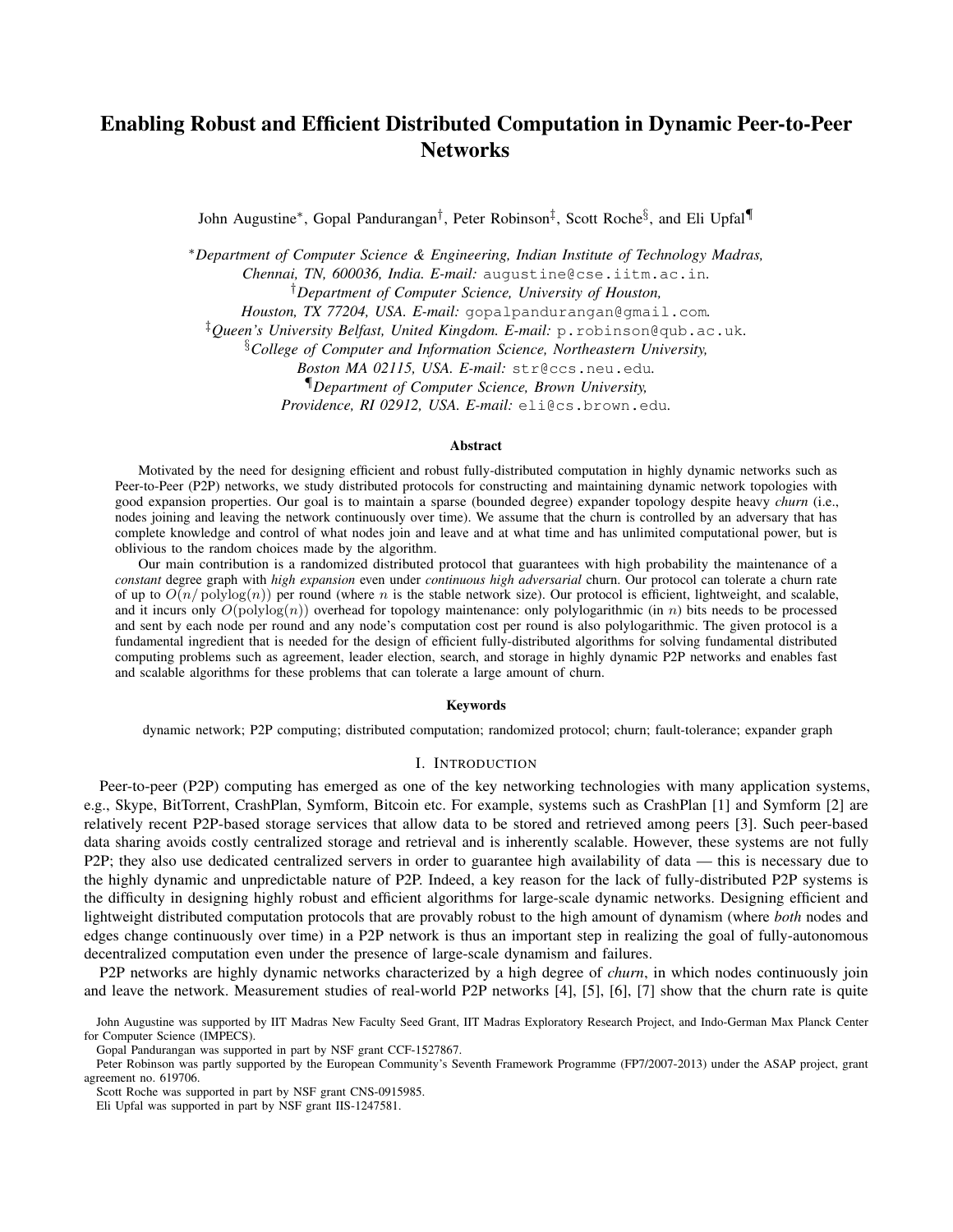high: nearly 50% of peers in real-world networks can be replaced within an hour. (However, despite a large churn rate, these studies also show that the total number of peers in the network is relatively *stable*.) P2P algorithms have been proposed for a wide variety of tasks such as data storage and retrieval [3], [8], [9], [10], [11], collaborative filtering [12], spam detection [13], data mining [14], worm detection and suppression [15], [16], privacy protection of archived data [17], and recently, for cloud computing services as well [2], [18]. However, all algorithms proposed for these problems have no theoretical guarantees of being able to work in a dynamically changing network with a very high churn rate. This is a major bottleneck in implementation and wide-spread use of P2P systems.

Motivated by the above considerations, several recent papers have taken steps towards designing provably efficient and robust algorithms for solving fundamental distributed computing problems in highly dynamic (with high churn) peer-to-peer networks. The work of [19] studies the fundamental distributed agreement problem in dynamic P2P networks with churn. Its main contribution is an efficient and scalable randomized distributed algorithm (i.e., each node processes and sends only polylogarithmic messages per round, and local computation per node is also lightweight) that guarantees stable almosteverywhere agreement<sup>1</sup> with high probability even under very high *adversarial* churn rate (up to linear in *n per round*, where n is the network size) in a *polylogarithmic* number of rounds. The work of [21] presented an efficient distributed algorithm for Byzantine agreement that works despite the presence of Byzantine nodes and high adversarial churn. This algorithm could tolerate up to  $O(\sqrt{n}/\text{polylog}(n))$  Byzantine nodes and up to  $O(\sqrt{n}/\text{polylog}(n))$  churn per round, took a polylogarithmic number of rounds, and was scalable. The work of [59] presented an efficient distributed algorithm for Byzantine leader Humber of founds, and was scalable. The work of [59] presented an emclem distributed algorithm for Byzantine reader<br>election that could tolerate up to  $O(n^{1/2-\epsilon})$  Byzantine nodes (for a small constant  $\varepsilon > 0$ ) and up to churn per round, took a polylogarithmic number of rounds. The work of [22] focussed on the problem of storing, maintaining, and searching data in P2P networks. It presented a storage and maintenance algorithm that guaranteed with high probability, that data items can be efficiently stored (with only  $O(1)$  copies of each data item) and maintained in a dynamic P2P network with churn rate up to  $O(n/\text{polylog}(n))$  *per round.* 

A crucial ingredient that underlies all the above results is the assumption that though the topology — both nodes and edges — can change arbitrarily from round to round and is controlled by an adversary, the topology in *every round* is a (bounded-degree) *expander* graph. In other words, the adversary is allowed to control the churn as well as change the topology with the *crucial restriction* that it always remains an expander graph in every round. The assumption of an ever-present underlying expander facilitates the design of efficient algorithms that are highly robust (tolerating a large amount of churn per round). However, this is a very strong assumption, *that itself needs to be satisfied if one desires truly-distributed protocols that work under little or no assumption on the underlying topology*. This motivates designing a distributed protocol that actually *maintains* an expander topology under the presence of high adversarial continuous churn. Expanders have been used extensively to model dynamic P2P networks in which the expander property is preserved under insertions and deletions of nodes (e.g., see [23], [24], [25] and the references therein). However, none of these works guarantee the maintenance of an expander under the more challenging situation of high continuous adversarial churn. This is a fundamental ingredient that is needed to enable the applicability of previous results ([19], [21], [22], [59]) under a more realistic setting.

#### *A. Our Main Result*

Our main result is an efficient randomized distributed protocol that guarantees the maintenance of a *sparse* (bounded degree) topology with *high expansion* despite the presence of a large adversarial churn. The number of node changes *per round* is called the *churn rate* or *churn limit*. Though the churn rate can be large, we assume that the total number of nodes in the network is stable. We consider a churn rate of up to  $O(n/\text{polylog}(n))$ , where n is the stable network size. We assume that the churn is controlled by an oblivious adversary that has complete knowledge of what nodes join and leave and at what time, but is oblivious to the random choices made by the algorithm. The adversary can remove any set of nodes up to the churn limit in *every* round. At the same time, it should add (an equal amount of<sup>2</sup>) nodes to the network with the following restrictions: (1) a new node should be connected to at least one existing node and (2) the number of new nodes added to an existing node should not exceed a fixed constant (thus, all nodes have constant bounded degree).

Our protocol (cf. Section III) is efficient, lightweight, and scalable, since the overhead for maintaining the topology is only polylogarithmic in n: requires only polylogarithmic in n bits to be processed and sent by each node per round and any node's computation cost per round is small (polylogarithmic in  $n$ ). Our protocol guarantees that, despite a large adversarial churn, with high probability<sup>3</sup>, there is a *large expander subgraph*  $(n - o(n)$  *size*) present in the network in every round.

<sup>&</sup>lt;sup>1</sup>In sparse, bounded-degree networks, an adversary can always isolate some number of non-faulty nodes, hence "almost-everywhere" is the best one can hope for in such networks [20].

<sup>&</sup>lt;sup>2</sup>Our protocol can be adapted to work correctly as long as the number of nodes is reasonably stable over time, say, between  $n - \kappa n$  and  $n + \kappa n$  for some suitably small constant  $\kappa$  (for the same amount of churn per round, i.e.,  $O(n/\text{polylog } n)$ ).

<sup>3</sup>Throughout, with high probability (whp) means with probability at least  $1 - n^{-c}$ , for some constant  $c \geq 1$ .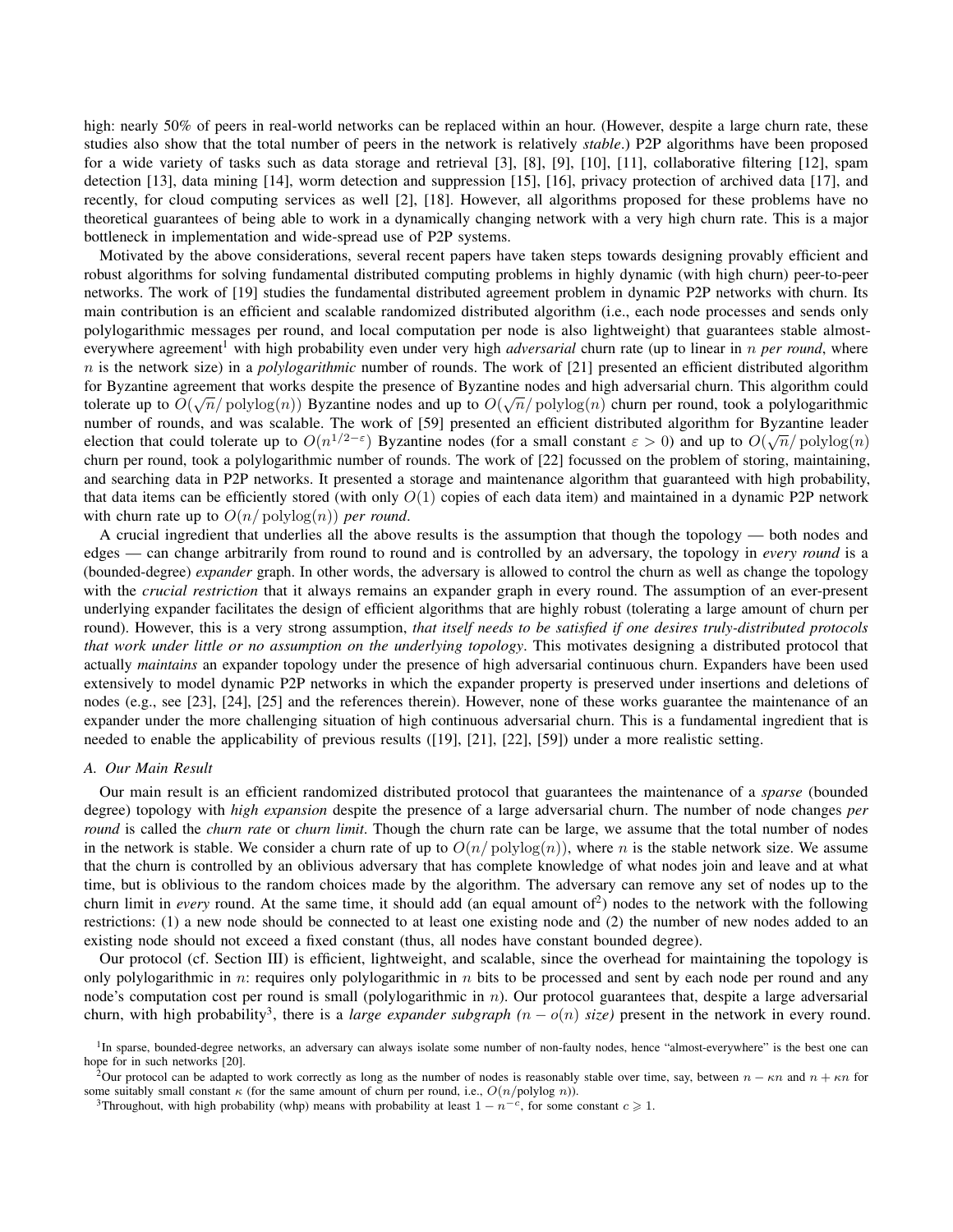The degree of each node is always bounded above by a fixed *constant*; this is useful for applications, as the number of connections (neighbors) of a node remains bounded and does not increase with the network size. The protocol assumes a short  $(O(\log n)$  round) initial "bootstrap" phase, where there is no churn<sup>4</sup>; after this, the adversary is free to exercise its power to churn in/out nodes up to the churn limit. (A more detailed description is given in Section II.)

To the best of our knowledge, this is the first-known, fully-distributed protocol that guarantees expansion maintenance under highly dynamic and adversarial settings. Our algorithm is local (does not require any global topological knowledge), lightweight, and easy to implement. The protocol serves as a building block for enabling algorithms for fundamental distributed computing problems such as agreement, search and storage, and leader election in dynamic P2P networks. In particular, the expander maintenance protocol in conjunction with the protocols for agreement [19], and search and storage [22] enables a fully-distributed and autonomous protocol for these problems.

#### *B. Technical Contributions and Overview*

The main technical challenge that we have to overcome is maintaining good topological properties in highly dynamic networks where both nodes and edges can change by a large amount continuously. Indeed, when the churn rate is  $O(n/\text{polylog } n)$ , in polylogarithmic number of rounds the entire network can be renewed! We would like distributed algorithms to work correctly and efficiently in such networks that keep *changing continuously over time* (not assuming any eventual stabilization or quiescence — unlike much of the earlier work on dynamic networks, e.g., [26], [27], [28], [29], [30], [31]). A technical contribution of this paper is showing how *random walks* can be used in a dynamic network to maintain an expander topology with high adversarial node churn (cf. Section IV). The basic idea is quite simple and is as follows: All nodes generate tokens (which contain the IDs of the respective source nodes) and forward each token via random walks continuously over time. These random walks, once they "mix" (i.e., reach close to the stationary distribution), reach essentially "random" destinations in the network. Thus the destination nodes receive a steady stream of tokens from essentially random nodes, thereby allowing them to sample nodes uniformly from the network. Crucially, the protocol uses the near-uniform distribution over the origin of the random walk tokens in the expander protocol: these provide random connections which lead to good expansion. While this basic idea is simple and clear, there are several technical challenges that have to be overcome to prove that the protocol actually works. The interaction between the actions of the adversary and the protocol (both determine what edges are added/deleted in every round) leads to complicated dependencies.

While it is easy to establish uniform sampling properties of a random walk in a static graph, this is no longer true in a dynamic network with adversarial churn — the churn can cause many random walks to be lost and also can introduce bias. Note that the protocol itself is continuously changing the network topology. This creates bias and dependencies in the sampling process; the sampling process in turn determines how connections are established in the protocol and thus determines the topology (which in turn determines how the tokens move subsequently). Another complication is that the adversary can isolate certain nodes (by churning out their neighbors) and thus the protocol has to make sure that any node that is cut off from the "core" network will quickly reconnect back; otherwise, the adversary can keep adding new nodes to this cut-off part leading to network fragmentation.Another challenge is that nodes can only try a *constant* number of re-connections per round, leading to a delay in connecting back to the core. This delay leads to some nodes getting isolated from the core; the adversary can then pile new nodes onto these isolated nodes, which do not get fresh tokens from the core. Moreover, new nodes that connect to the same old isolated node get the same copy of tokens; if these shared tokens are directly used for forming connections, then these edges will be correlated and hence not sufficiently random to achieve good expansion.

We describe some key features of our protocol (cf. Section III) that address the above challenges. First, as mentioned earlier, it crucially uses random walks to obtain a supposedly "near-uniform" distribution of IDs of nodes from a recent past. However, it is not clear, whether the "near-uniform" property is true for all tokens, even for those that appear mixed, i.e., have walked for Θ(log n) steps. The protocol uses a simple *local* criterion to decide how well connected it is to rest of the network: if its number of received tokens is below a certain threshold, then it decides that all of its tokens and present connections are not good and tries to "refresh" its edges. On the other hand, nodes that do get sufficiently many tokens also refresh their connections, but with small probability; this is essential to maintain a graph that is random enough.

To simplify the analysis of the protocol, we follow a two-step proof idea (cf. Section IV). First, we define a stochastic graph process called Υ-Process (cf. Section IV), that has to satisfy some properties; these properties capture the actions of the adversary and the protocol, but it *abstracts away* the details of the distributed expander protocol. We show that the

<sup>4</sup>Without a bootstrap phase, it is easy to show that the adversary can partition the network into large pieces, with no chance of forming even a connected graph.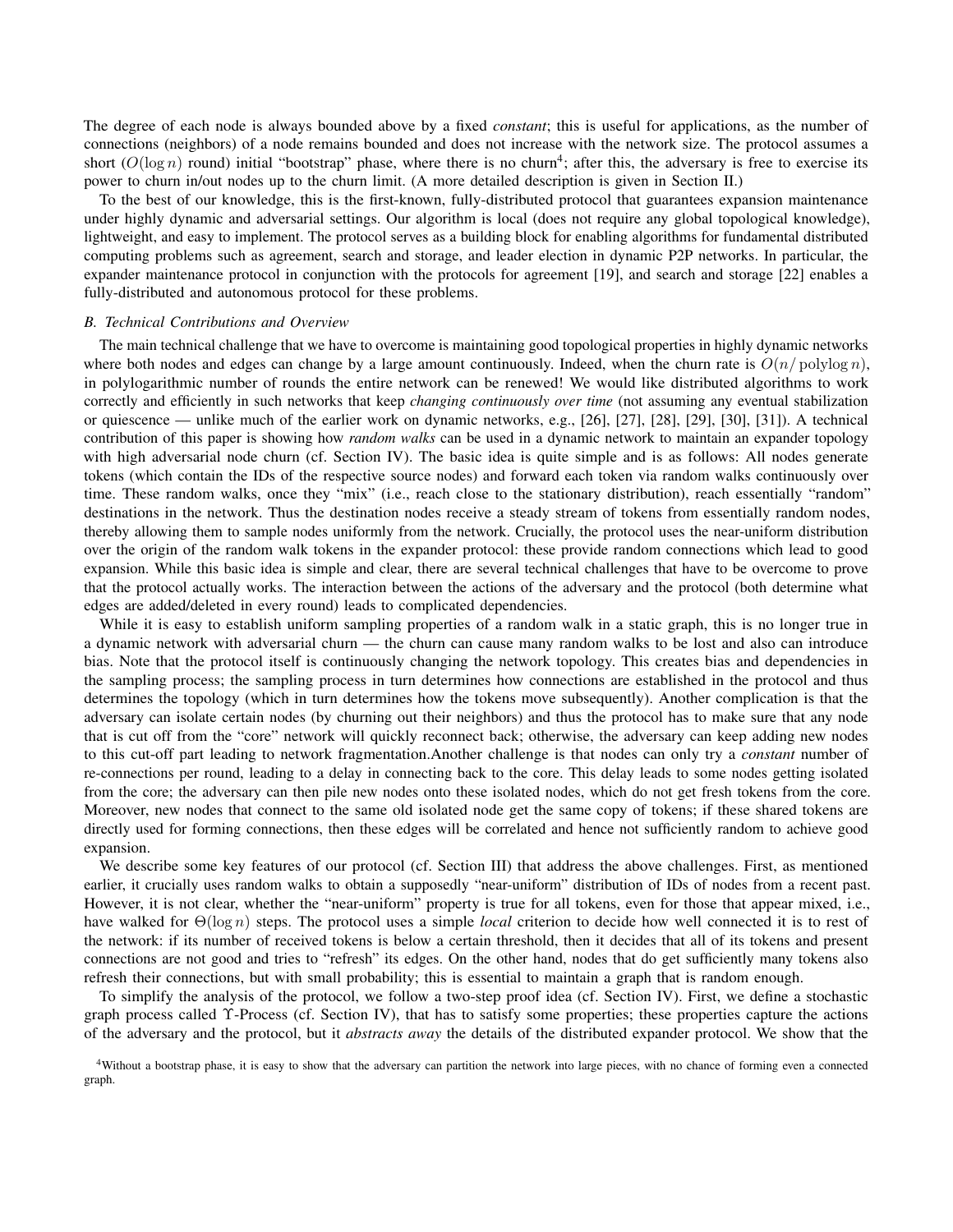$\Upsilon$ -process produces a sequence of graphs, each of which contains a large expander subgraph<sup>5</sup> with high probability. In the second step, we show that the expander protocol produces a sequence of graphs that conforms to this Υ-process. Our proof crucially uses a technical result (cf. *Sampling Lemma* — Lemma 6) that shows that most random walks have the usual desirable properties (near-stationary distribution and almost uniform origins) even in a highly dynamic adversarial network. We note that our technique can handle churn up to  $O(n/\text{polylog } n)$ . Informally, this is due to the fact that at least  $\Omega(\log n)$ rounds are needed for the random walks to mix, before which any non-trivial computation can be performed. This seems to be a fundamental limitation of a random walk based method.

#### *C. Other Related Work*

There has been a lot of work on P2P protocols for maintaining desirable properties (such as connectivity, low diameter, high expansion, bounded degree) under churn (see e.g., [25], [32], [34] and the references therein), but these do not work under large continuous adversarial churn. On the other hand, an important aspect of our protocol is that it works even when the network is continually changing in an highly dynamic and adversarial manner. Most prior algorithms (e.g., [24], [35], [36], [23], [37], [38]) will only work under the assumption that the network will eventually stabilize and stop changing or there is a "repair" time for maintenance when there are no further changes (till the repair/maintenance is finished); these algorithms do not work under high continuous adversarial churn. Law and Siu [24] provide a distributed algorithm for maintaining an expander in the presence of limited number of insertions/deletions; their algorithm does not work for high continuous adversarial churn. In [36] it is shown how to maintain the expansion property of a network in the self-healing model (there are no changes during repair) where the adversary can delete/insert *one* node in every step. In the same model, [23] present a protocol that maintains constant node degrees and constant expansion (both with probability 1) against an adaptive adversary, while requiring only logarithmic (in the network size) messages, time, and topology changes per deletion/insertion. [35] presented a self-stabilizing algorithm that converges from any weakly connected graph to a SKIP graph (which is an expander with high probability) in time polylogarithmic in the network size. In [37] the authors introduce the hyperring, which is a search data structure supporting insertions and deletions, while being able to handle concurrent requests with low congestion and dilation, while guaranteeing  $O(1/\log n)$  expansion and  $O(\log n)$  node degree. The k-Flipper algorithm of [38] transforms any undirected graph into an expander (with high probability) by iteratively performing flips on the end-vertices of paths of length  $k + 2$ . Based on this protocol, the authors describe how to design a protocol that supports deletions and insertions of nodes. There has also been significant prior work in designing P2P networks that are provably robust to a large number of Byzantine faults (e.g., see [39], [40], [41], [42], [43]). These focus on robustly enabling storage and retrieval of data items under adversarial nodes. However, these algorithms will not work in a highly dynamic setting with large, continuous, adversarial churn. The work of [33] presents a solution for maintaining a clustering of the network where each cluster contains more than two thirds honest nodes with high probability in a setting where the size of the network can vary polynomially over time; however the churn is limited to  $O(polylog n)$  per round and the network degree is also polylogarithmic in n. The work of King et al. ([44]), which achieves distributed Byzantine agreement and leader election in *static* P2P networks, raised the open question of whether one can design robust P2P protocols that can work in highly dynamic networks with a large adversarial churn.

Kuhn et al. consider in [34] that up to  $O(\log n)$  nodes (adversarially chosen) can crash or join per constant number of time steps. Under this amount of churn, it is shown in [34] how to maintain a low peer degree and bounded network diameter in P2P systems by using the hypercube and pancake topologies. There has been lot of work on dynamic network models where *only the edges* change over time but the nodes remain *fixed*, see e.g., [45], [46], [47]; these works do not apply to the churn setting considered here. Scheideler and Schmid show in [48] how to maintain a distributed heap that allows join and leave operations and, in addition, is resistent to Sybil attacks. A robust distributed implementation of a distributed hash table (DHT) in a P2P network is given by [43], which can withstand two important kind of attacks: adaptive join-leave attacks and adaptive insert/lookup attacks by up to  $\varepsilon n$  adversarial peers. This paper assumes that the good nodes always stay in the system and the adversarial nodes are churned out and in, but the *algorithm* determines where to insert the new nodes. Naor and Weider [41] describe a simple DHT scheme that is robust under the following simple random deletion model — each node can fail independently with probability  $p$ . They show that their scheme can guarantee logarithmic degree, search time, and message complexity if p is sufficiently small. Hildrum and Kubiatowicz [40] describe how to modify two popular DHTs, Pastry [49] and Tapestry [50] to tolerate random deletions. Several DHT schemes (e.g., [51], [52], [53]) have been shown to be robust under the simple random deletion model mentioned above. There also have been works on designing fault-tolerant storage systems in a dynamic setting using quorums (e.g., see [54], [55]). However, these do not apply to our model of continuous churn.

 $5$ This is essentially the best that can be shown, since at every point in time there can be a small set of nodes that are effectively isolated from the main part of the network.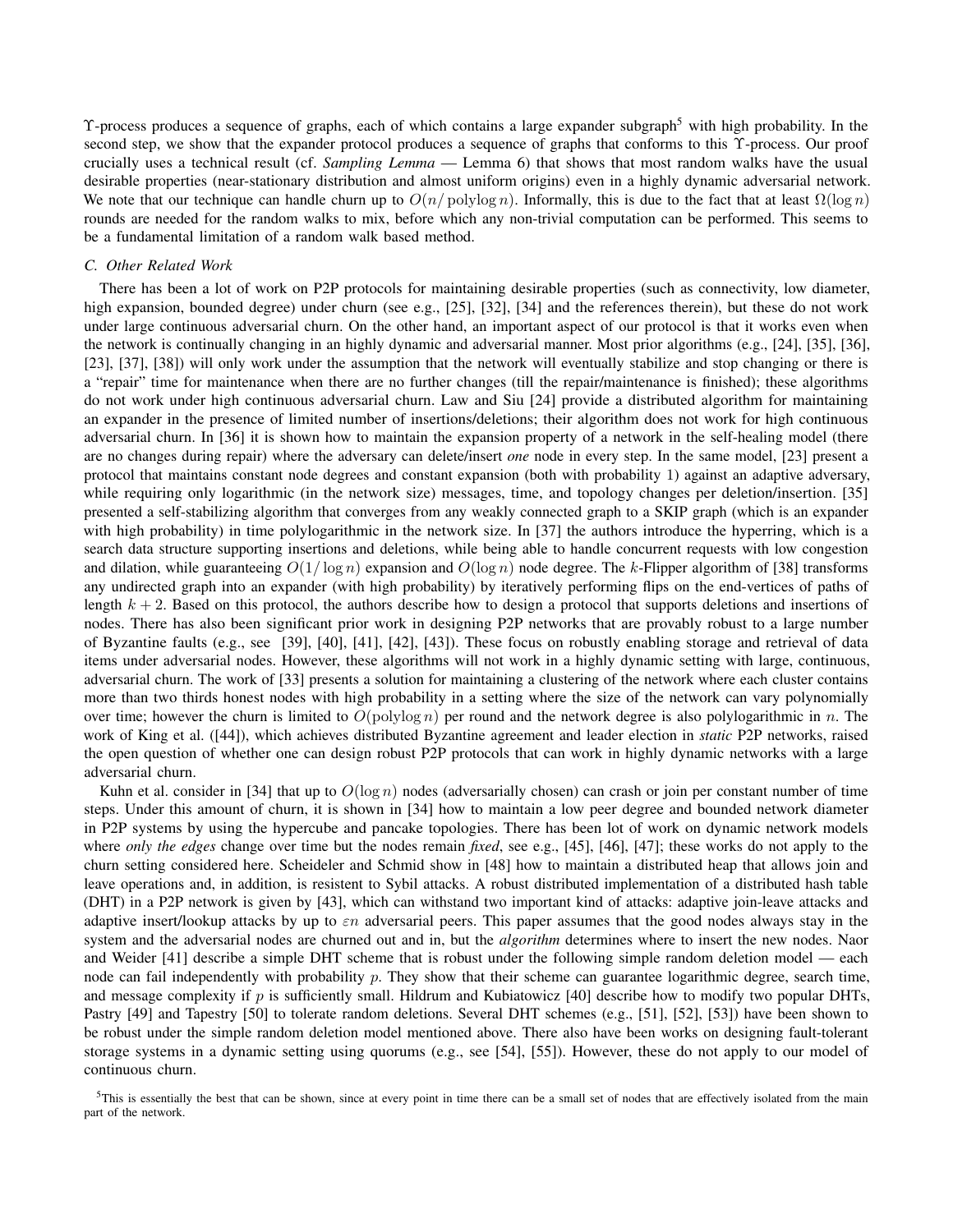#### II. PRELIMINARIES

*The Adversarial Network Model:* We consider a synchronous dynamic network controlled by an oblivious adversary. The adversary fixes a sequence of graphs  $\mathcal{H} = (H_1, H_2, \ldots, H_i, \ldots)$  with each  $H_i$  defined on a vertex set  $V_i$ . The size of the vertex set is assumed to be stable, i.e.,  $|V_i| = n$  for all i, and  $|V_i \setminus V_{i+1}| = |V_{i+1} \setminus V_i| \in O(n/\log^k n)$ , where k is a constant that will be fixed in the analysis<sup>6</sup>. The vertex set  $V_i$  refers to the set of nodes present in the network in round i. Each node has a unique ID chosen from an ID space of size polynomial in  $n$ . The edges must be viewed as a rudimentary set of connections provided by the adversary. The degree of each graph  $H_i$  is bounded by a constant denoted by deg(H).

For the first  $B = \beta \log n$  rounds (for a sufficiently large constant  $\beta > 0$ ), called the *bootstrap phase*, each  $H_i$  ( $1 \le i \le B$ ) is a (an arbitrary) constant degree expander with *expansion at least*  $\alpha > 0$ <sup>7</sup>, a fixed constant. In the bootstrap phase (i.e., during the first  $B$  rounds), the adversary is *silent*, i.e., there is no churn and no edges are changed, and hence all the  $H_i$ 's are identical. We can think of the bootstrap phase as an initial period of stability during which the protocol prepares itself for a harsher form of dynamism.<sup>8</sup>

After the bootstrap phase, the requirements on the adversary are significantly reduced. It is only required to ensure that any new node u that enters at, say, round i, must be connected in  $H_i$  to at least one other pre-existing node v, i.e., if  $u \in V_i \setminus V_{i-1}$ , then, u must be connected to some  $v \in V_{i-1} \cap V_i$  in round i. The adversary must also ensure that the degree bound deg $(H)$  is not violated. The following subtleties are noteworthy. Firstly, we only require that a new node is connected to a pre-existing node in its very first round upon entering the network. Secondly, after the bootstrap phase we don't even require each  $H_i$  to be connected — in fact, the only required edges in  $H_i$  are the edges connecting new nodes to pre-existing nodes.

Our goal is to design a distributed protocol to maintain a graph process

$$
\mathcal{G} = (G_1, G_2, \dots, G_i, \dots)
$$

over time such that each  $G_i$ , for  $i \ge B = \Theta(\log n)$  (i.e., *after* the bootstrap phase), has good expansion, while maintaining a constant degree bound ∆ with high probability. The protocol must achieve this goal by dynamically adding/deleting edges over time. Each  $G_i = (V_i, E_i)$  has the same vertex set as that of  $H_i$ , while the edges  $E_i$  (separate from the edges of  $H_i$ ) are determined by the actions of the adversary and the protocol. In each round i, the protocol can add a set  $E_i^{\downarrow}$  of new edges. Also, a set  $E_i^{\uparrow}$  of edges that were added by the protocol in some previous round is lost — some explicitly removed by the protocol and others removed implicitly because vertices to which they were incident were churned out. Thus, each  $E_i = (E_{i-1} \setminus E_i^{\uparrow}) \cup E_i^{\downarrow}$ . (E<sub>1</sub> is empty). We emphasize that the graph  $H_i$  is only presented at round i and the protocol is unaware of future graphs.

*Communication Model:* Communication is via message passing. If a node u knows the ID of another node v either directly because u and v are neighbours in the current graph in  $G$ , or because they are neighbors in  $H_i$  (assuming we are in round *i*), or indirectly through received messages, then u can communicate with  $v^9$ . Each node can send and receive messages of size polylogarithmic (in n) bits. Furthermore, each node is restricted to some *constant*  $M = \Delta + \deg(\mathcal{H})$  number of messages it can send and receive (and therefore, the number of nodes to which it can send and receive) in a single round.

Notice that a sender  $u$  can ensure that it sends out at most  $M$  messages intended for at most  $M$  recipients. However, due to the distributed and parallel nature of the senders, they may not be able to ensure that the number of messages intended for a single node is within the bound M. If more than M nodes send messages intended for  $v$ , it can only receive M messages, while others must be dropped. We assume the following priority by which messages are either accepted or dropped:

- 1) All messages (say, of cardinality  $j \leq M$ ) sent to v along edges in H and G are received successfully, and,
- 2) among the remaining messages intended for v, only an arbitrarily chosen subset of  $M j$  messages reach v; the rest are all dropped.

*Adding/Deleting Edges in* G*:* We assume the existence of a simple two-step "handshake" protocol (described in the next paragraph) that allows any node u to propose an edge between itself and another node v (provided u knows v's id); the node v, in turn, can either explicitly accept or ignore (thereby implicitly rejecting) the proposal. Furthermore, a node u can drop any edge  $(u, v)$  incident to it without consulting v; we assume that v will be immediately notified that  $(u, v)$  has been dropped.

<sup>&</sup>lt;sup>6</sup>For the sake of clarity, we do not seek to optimize constants and  $\log n$  factors. Our analysis shows that k need not be  $> 3$ .

<sup>&</sup>lt;sup>7</sup>This means that, for any subset S of up to  $n/2$  nodes in the graph  $H_i$ , the number of edges across the cut given by S and the remaining nodes, is at least  $\alpha|S|$ .

<sup>&</sup>lt;sup>8</sup>We note that in the unlikely event that our protocol fails in some round (that can happen with at most  $1/n^c$ , for sufficiently large c), then a bootstrap phase is needed to get it started again, before it can handle adversarial churn again.

 $9$ This is a typical assumption in the context of P2P and overlay networks, where a node can establish communication with another node if it knows the other node's IP address.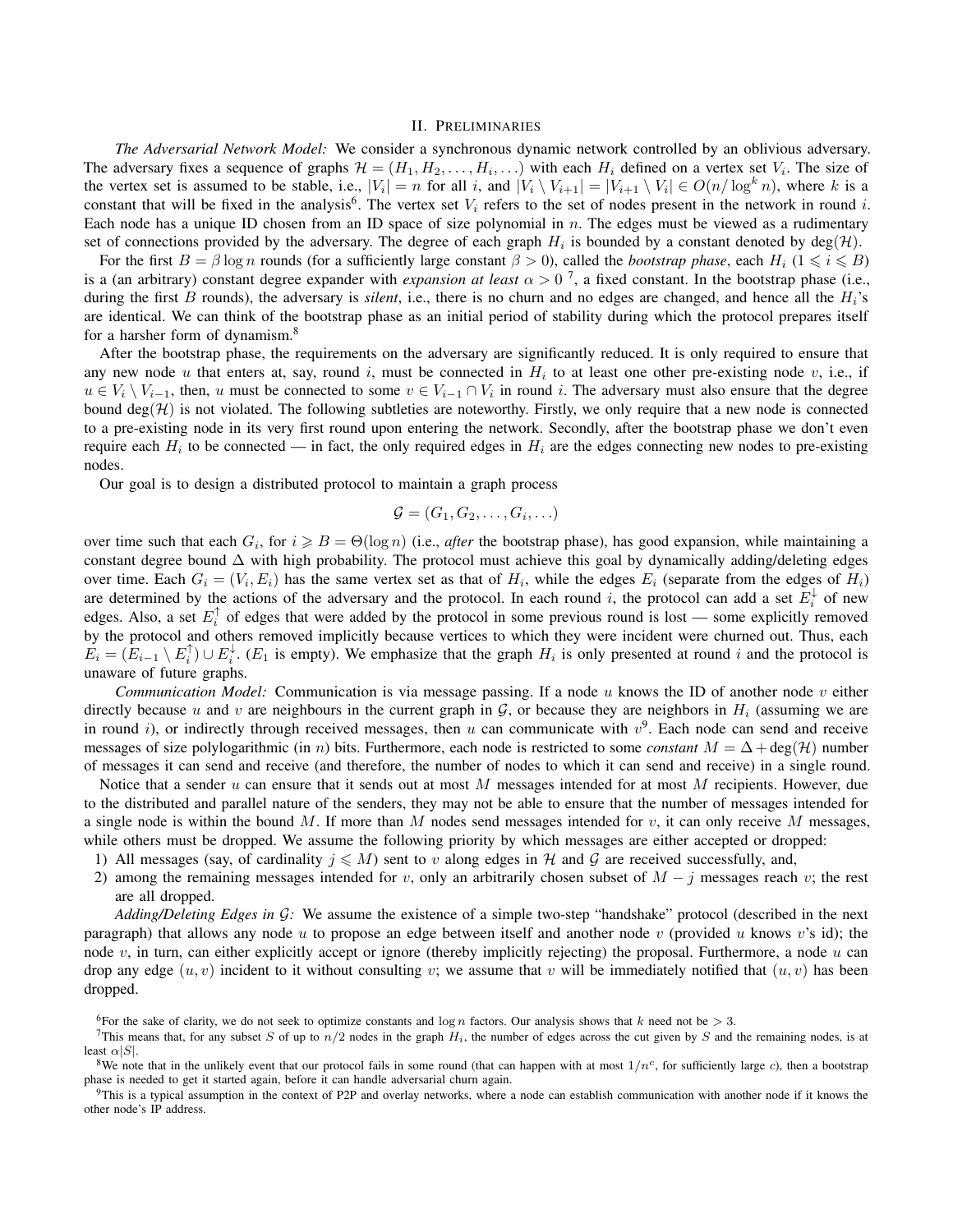*Sequence of Events in a Round:* We now describe the precise sequence of events that comprise a single round i in our model:

- 1. The adversary presents the new graph  $H_i$  in which some of the old nodes have been churned out and some new nodes have been churned in (assuming round i occurs after the bootstrap phase). The graph  $G_{i-1}$  loses all edges that were incident to nodes that were churned out.
- 2. Each node is then allowed to perform some local computation including private coin flips and send messages of size polylogarithmic in n to up to  $M = \Delta + \deg(\mathcal{H})$  other nodes. This communication step, among other purposes, is particularly useful for nodes to send requests for adding edges.
- 3. Nodes can again perform some more local computation, and again send messages of size polylogarithmic in  $n$  to up to  $M$  (a constant, defined above) other nodes. The messages sent in this step are typically responses to messages sent out in the previous step. For instance, a node v that had received a request from a node u to form an edge could either send an accept message or ignore it (implicitly rejecting the request).
- 4. Once v accepts node u's edge request, edge  $(u, v)$  is added to the communication graph. The communication graph now includes all the newly added edges, and is designated  $G_i$ .

We note that a round is comprised of a two-step protocol to add an edge: the requesting node sends a message to the other node, which takes one more step to accept/reject. The above assumption is slightly different from the classic notion of a round, where messages are sent only one way per round (hence implementing these two steps will actually take two rounds). This assumption is not just a mere technicality; on the other hand it is needed. Using an information flow argument, we prove (cf. Theorem 2) that there is no protocol in the classic synchronous round model (cf. [56]) that can maintain connectivity (let alone expansion) for a large majority of the nodes, even if the churn is limited to  $\Theta(\sqrt{n \text{ polylog}(n)})$  nodes per round (cf. Section V).

## III. EXPANDER MAINTENANCE PROTOCOL

#### *A. High-level Overview and Intuition*

Our protocol works by ensuring two interdependent invariants (whp). The first invariant is that the nodes can sample from the set of IDs in the network almost uniformly at random. We implement this sampling via *random walks*. For the sampling technique to work efficiently, we need our second invariant, namely, that the network maintains good expansion, and for this, we employ a technique of connecting each node to a constant number of other nodes chosen (almost) uniformly at random, thus bringing us back to our first invariant. With the two invariants being so intimately dependent on each other, the bootstrap phase in which expansion is guaranteed is crucial in helping the protocol to get started. During this phase, the random walks based sampling procedure gets started, which, in turn, allows the network to continue maintaining good expansion beyond the bootstrap phase. While this high level idea is quite straightforward, there are some significant challenges (cf. Section I-B) to be overcome in order to get the protocol to work.

Before we go into the protocol and its analysis in detail, we give a high-level overview of the main ideas and some intuition into understanding its design (cf. Section III-B). Since nodes have to maintain bounded degree, and since each node requests as well as accepts connection requests from other nodes, it is helpful to partition the degree set (with respect to a particular node) into two sets — *red* and *blue* — where the number of blue edges will always be *at most* a constant fraction  $(1/6)$  of the maximum number of edges  $(\Delta)$ . Blue edges of a node are those that it requests and red edges are the ones that it accepts; note that a red edge of some node will be a blue edge with respect to some other node. The *main invariant* maintained by the protocol is *the number of blue edges per node*; if this number falls below a certain threshold δ (due to loss of blue edges caused by churn), then the protocol will try to regain the lost blue edges. The mechanism for creating new blue edges is as follows. Each node maintains a buffer (called the prioritized token buffer) that contains only "mature" tokens (i.e., well-mixed tokens) prioritized by time (recent is higher priority). When a node wants to create a blue edge it will choose one of these tokens and contact the node whose ID is contained in the token. An important idea in the protocol is that a node may reconnect even though it may *not have lost any blue edge*. The protocol uses a simple mechanism to decide when to reconnect: when the number of mature tokens it receives falls below a certain threshold, then it decides that it is not well-connected to the rest of the network and refreshes its connections. The key Sampling Lemma (Lem. 6) shows that this local criterion works; it also shows that most tokens are well-mixed (i.e., they are distributed in a near-uniform fashion and hence the endpoints of the blue edges are as well) despite the actions of the adversary and the protocol.

As mentioned earlier, a main intuition behind the protocol is that it tries to maintain a graph that resembles a random (bounded-degree) graph in every round whp. Thus, in addition to reconnections that are caused due to lost blue edges, in every round, every node with probability  $\Theta(1/\text{polylog } n)$ , simply drops all its blue edges and reconnects again (cf. "Normal") mode" in Algorithm III.2 (line 7)). This refreshing of connections creates new "random enough" edges continuously in the network, which is (also) useful in showing expansion properties in every round. Since the number of blue edges is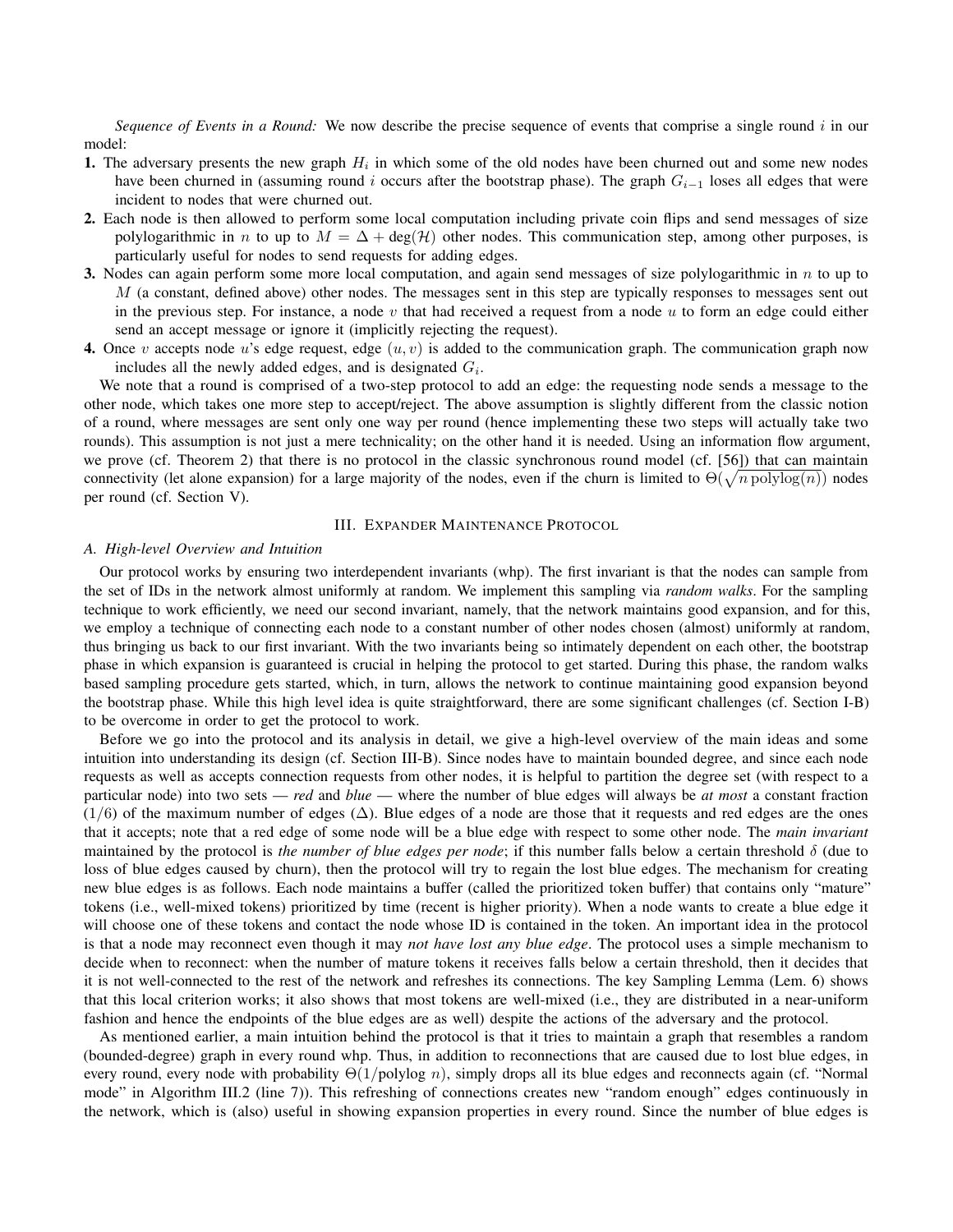significantly less than the number of red edges there is a good (a constant) probability of establishing a connection in a round (cf. Lemma 1).

A complication that the protocol needs to handle is that since nodes can accommodate only constant number of connections, many connection requests are turned down in a round (which occurs with constant probability); thus many nodes that lose connections may remain "cut-off" (i.e., isolated from the "core" network that has size  $n - o(n)$  whp) for a while. The adversary can attach new nodes to these cut-off nodes; these new nodes will not get enough mature tokens, since the cut-off nodes themselves are starved of tokens. This necessitates *sharing* of tokens between the new nodes and the cut-off nodes (cf. "Reconnect mode" in Algorithm III.2); such sharing of tokens is problematic if continued for a long time (since tokens are no longer independent among nodes). To address this, the protocol allows these cut-off nodes to contact nodes using these shared tokens (called *stale tokens*) to obtain fresh mature tokens that are mixed well. We show in our analysis (cf. proof of Lemma 7), that nodes cannot remain cut-off for long and will reconnect to the "core" network in at most  $O(\log n)$  rounds (whp).

This pseudocode is executed in every round  $i$  by each node  $v$ . Recall that each round consists of two communication steps, but this procedure only requires one communication step. WLOG, we assume the first communication step is used, while the second is ignored. A *mature random walk token* is one that has walked for at least  $\tau \in \Theta(\log n)$  rounds.

## Initiate new random walk tokens.

1: Node v initiates  $z \in \Theta(\log^{2k+1} n)$  random walk tokens containing v's id.

## Perform random walk step for tokens not yet matured.

- 2: During the bootstrap phase, send each immature token to a random neighbour in  $H_i$ . Skip to line number 13.
- 3: if v has self loops in  $G_i$  then
- 4: With probability  $\theta/\log^{k-1} n$  mark an arbitrary self loop port p incident to v in  $G_i$ . (With the remaining probability  $1 - \theta / \log^{k-1} n$ , no incident self loop is marked.)
- 5: // The constant  $\theta$  must be large enough to ensure (whp) that the total number of marked self loop ports in the network exceeds the total number of dangling blue ports.
- 6: for all tokens  $t$  at  $v$  do
- 7: Choose a port p (in  $G_i$ ) uniformly at random from among the  $\Delta$  ports.
- 8: if  $p$  is either a dangling port or a marked port then
- 9: Eliminate  $t$ .
- 10: else
- 11: Send  $t$  along  $p$  (in communication step 1).
- 12: Unmark any marked port incident to  $v$ .

#### Handle mature tokens.

13: if the number of mature tokens v received is at least  $(1 - \eta)z$  for a small fixed constant  $\eta > 0$  then

- 14:  $\#$  The above condition is useful because it is indicative of how well v is connected in the network.
- 15: // Note that this condition is also used in the expander protocol.
- 16: Node  $v$  inserts all mature tokens into its prioritized buffer. Designate these tokens as fresh.
- 17: else
- 18: All mature tokens received in the current round are discarded.

## Algorithm III.1: Distributed Protocol for Random Walk-Based Sampling

#### *B. Detailed Description of the Protocol*

Degree Bound, Red Edges, Blue Edges: As stated in Section II, each node in  $G_i$ , for all i, must have an upper bound of  $\Delta$  on its degree. Each node partitions its incident edges into 2 types: red and blue edges. In fact, every edge in  $G_i$  will be blue at one of its ends (in particular, the end that proposed its creation) and red at the other. (Note that in  $G_1$ , the red and blue edges are empty — not yet created). Each node u seeks to have  $\delta$  (where  $\delta < \Delta/6$ ) *blue edges*, i.e, edges that are created upon u's proposal. As will be elaborated further, if u has fewer than  $\delta$  blue edges at any time, then it will propose more edge connections in an attempt to meet this quota. Out of the  $\Delta$  ports at each vertex, the protocol will set aside  $\delta$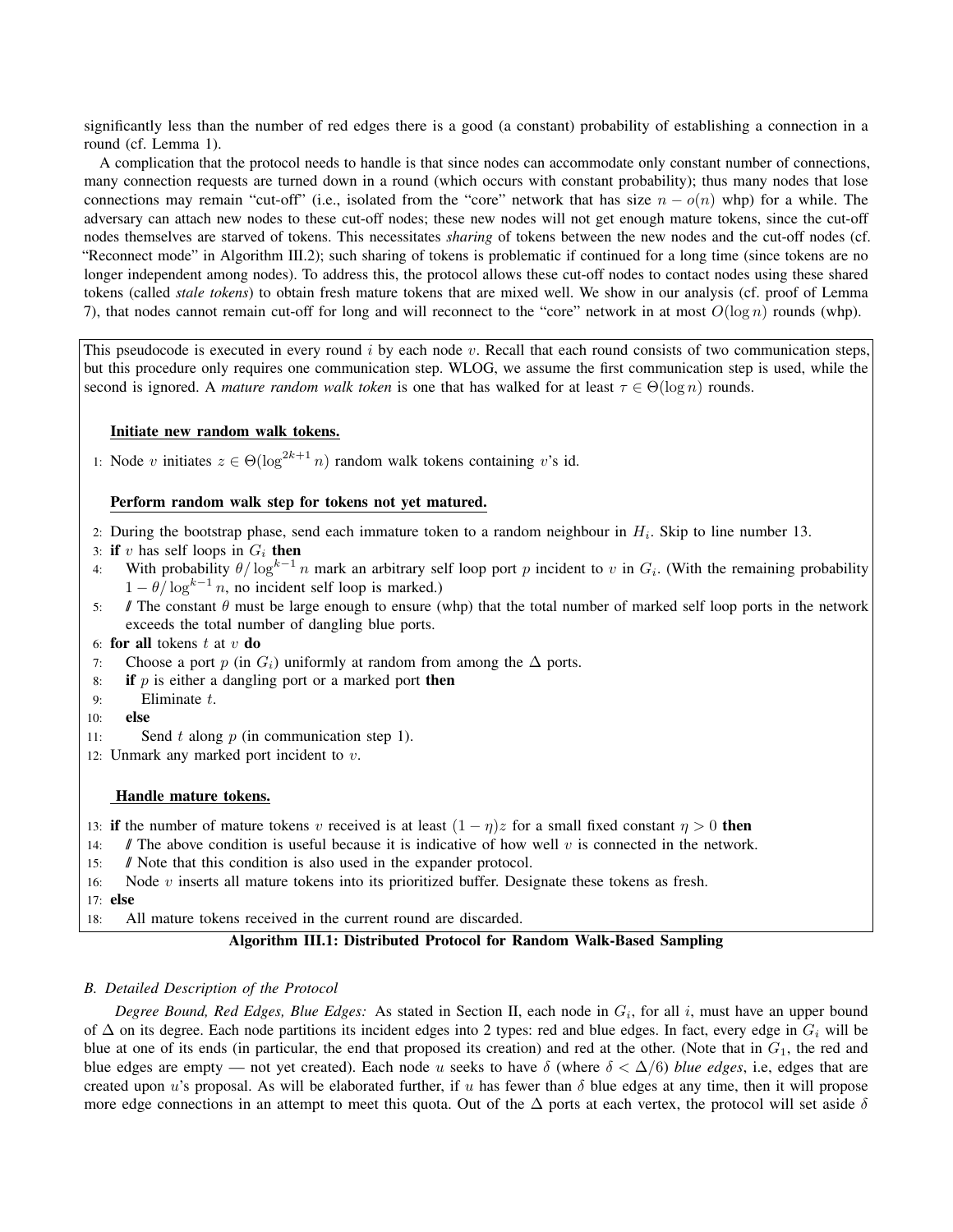This pseudocode is executed every round by each node  $v$ . Recall that each round consists of two communication steps. We tag them as CS1 and CS2, respectively. Node  $v$  can either be in normal mode or reconnect mode. A node that has newly entered the network (or in the bootstrap phase) is in reconnect mode until it manages to find  $\delta$  blue edges. Once it gets  $\delta$  blue edges it switches to normal mode. The Random Walk Sampling procedure (cf. Algorithm III.1) is assumed to be running simultaneously.

## Whenever Node  $v$  is in normal mode

- 1: // The random walks based sampling procedure operates in CS1.
- 2: CS1: Receive requests for edges and tokens sent by nodes in reconnect mode.
- 3: if the number of mature tokens received in current round is  $\langle (1 \eta)z \rangle$  (cf. Line 13 of Algorithm III.1) then
- 4: Drop all incident blue edges and enter reconnect mode.
- 5: CS2: Accept as many edge requests as possible without exceeding  $\Delta \delta$  red edges.
- 6: CS2: Provide  $\Theta(\log n)$  tokens (if available) to each node that requests tokens. Designate them as fresh tokens. *//* Always ensure that  $\Theta(\log n)$  tokens are available for v's own consumption.
- 7: With probability  $1/\log^k n$ :
	- (1) drop all incident blue edges,
	- (2) and enter reconnect mode.
- 8: if the number of blue edges is  $\langle \delta \rangle$  then
- 9: Enter reconnect mode.

#### Whenever Node  $v$  is in reconnect mode

- 10: Ignore (and thus implicitly reject) any edge requests.
- 11: **if** Node  $v$  is new in the network **then**
- 12: CS1: Request tokens from neighbours in  $H_i$ .
- 13: CS2: Collect tokens sent by neighbours and store in the prioritized token buffer.
- 14: else if Node  $v$  has been in the network for more than one round then
- 15: if Fresh tokens are available in reserve then
- 16: CS1: Use the highest priority fresh tokens in the prioritized token buffer to make up to  $\delta$  edge requests.
- 17: else if Stale tokens are available in the prioritized token buffer then
- 18: CS1: Use  $O(1)$  stale tokens chosen uniformly at random to request for fresh tokens.
- 19: else
- 20: Do nothing. // This situation arises in the bootstrap phase before tokens have mixed.
- 21: CS2: Provide tokens to each node that requests tokens: either  $c$  fresh tokens if available or all the stale tokens (but never giving out the top  $c$  tokens which are always for  $v$ 's own use).
- 22: if the number of blue edges is  $\delta$  then
- 23: Enter normal mode.

Algorithm III.2: Distributed maintenance protocol

*ports* — called blue ports — for blue edges. Any blue port that does not have an incident blue edge is called a *dangling port*. A red port that does not have an incident red edge to another node will have a *self-loop* to itself (i.e., the edge will leave and end at the same port). The remaining  $\Delta - \delta$  available ports are reserved for red edges and self loops. Ports and self-loops prove useful later in the analysis of the protocol as they can be used to ensure regularity (cf. Section IV). Notice that there can be at most  $\delta n$  blue edges, and therefore the same number of red edges, at any point in time. This ensures that at least 0.8n nodes are guaranteed to have spare red ports at any time (this will be used later in the analysis (cf. Lemma 1) to bound the probability of forming blue edges.)

We first describe a random walks based sampling procedure before introducing the details of our main expander maintenance protocol. Although this sampling procedure is executed in tandem with the expander maintenance protocol, we describe this in isolation for the sake of clarity. Algorithm III.1 provides the details in pseudocode format.

*Random Walks Based Sampling:* Each node u generates  $z \in \Theta(\text{polylog } n)$  (more precisely  $z = \Theta(\log^{2k+1} n)$ , where k is the constant in the churn limit) *tokens* in each round t. Each token contains the following information: the ID of u that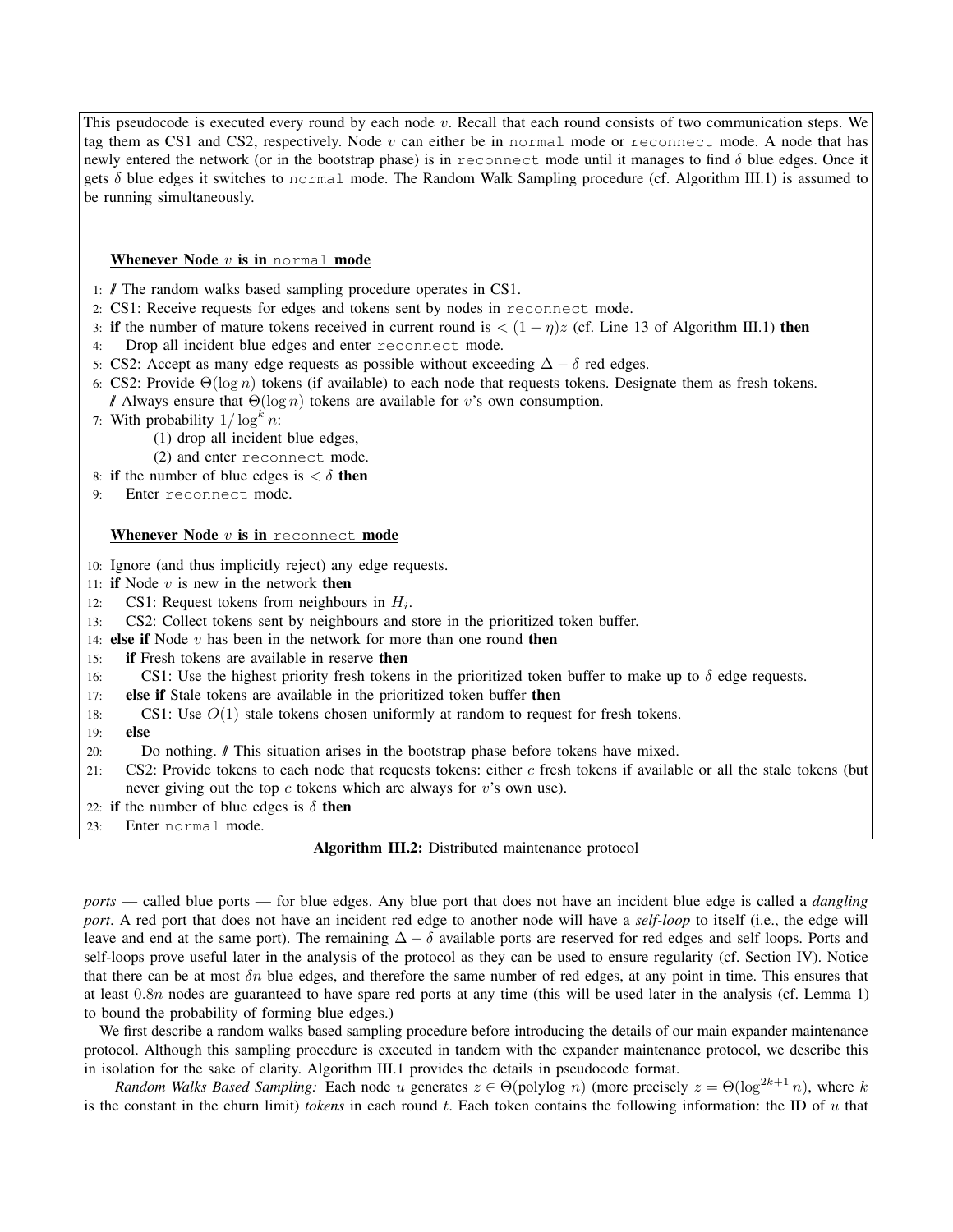generated it, as well as a counter to keep track of how many rounds have passed since the token has been generated. For all tokens, the counter is initially set to zero, and in every round the node that currently holds the token is responsible for incrementing its counter by one and forwarding it to one of its neighbors chosen uniformly at random. In other words, each token is taking a random walk on the (possibly changing) edges of the network.

Each random walk token walks for up to  $\tau = \Theta(\log n)$  rounds ( $\tau$  is called the *mixing* time — cf. Lemma 5), after which it is called a *mature* token. The number of mature tokens received by a node is indicative of whether they can be used for sampling nodes (cf. Lemma 6). Thus, if a node receives fewer than  $(1 - \eta)z$  (for a sufficiently small fixed constant  $\eta > 0$ ) mature tokens in any round, those mature tokens are discarded. Otherwise, they are held in a prioritized token buffer for consumption as samples for the next (at most)  $\Theta(\log n)$  rounds (thus a mature token stays in the current node for at most  $O(\log n)$  rounds till it is used by the current node to reconnect or transferred to another node due to some request). Whenever a random node sample is required, the highest priority token from the buffer is picked (without replacement) and the token's starting location is used as a random sample.

*Prioritized Token Buffer:* Each node v has a prioritized token buffer of capacity  $C \in \Theta(\text{polylog } n)$  for mature random walk tokens. Each token that attains maturity in v is designated *fresh* and placed in the prioritized token buffer (possibly after evicting a token of least priority). We assume for simplicity that  $(1 - \eta)z \geqslant C$ , so a node can fill its buffer in a single round when it receives  $\geqslant (1 - \eta)z$  that can be used as samples. Sometimes, under a dearth for fresh tokens (this can happen when nodes are "cut-off" as mentioned above in Section III-A), some tokens are copied and the copies are shared among several nodes; such copied tokens are designated as *stale*. Fresh tokens are prioritized in the buffer over stale ones. Between two tokens that are either both fresh or both stale, the token that matured most recently is prioritized. The top  $c = \Theta(\text{polylog } n)$ tokens in the buffer are set aside for v's own consumption and are never shared; here, c is chosen such that  $C/c$  is a sufficiently large. When there are at least  $C/2$  tokens in the buffer, up to c fresh tokens are given out to requesting nodes. When there are fewer than  $C/2$  tokens, upon request for tokens, all tokens (except the top c tokens) are designated stale and copies of the stale tokens are sent to the requester; note that in this case, the sender retains copies of the stale tokens.

*Distributed expander maintenance protocol:* Our distributed maintenance protocol will run on all nodes in the network, and is initiated either at the beginning by each node present in  $V_1$ , or by a churned-in node when it enters the network. Note that the random walk sampling process as described above is running in the background to ensure the continued forwarding of tokens and enabling each node to maintain a pool of matured tokens. Once the initial bootstrap phase has passed, the adversary is allowed to make its proscribed changes to the network and the maintenance protocol will seek to maintain a dynamic network  $G$  in which each  $G_i$  has good expansion.

We now describe the expander maintenance protocol from the perspective of a single node  $v$ , in particular, focussing on the steps it must execute in each round. The node  $v$  can be in one of two modes depending on the number of the blue edges it currently has: normal (has  $\delta$  blue edges) or reconnect ( $\delta$  blue edges). The precise protocol in pseudo code format is provided in Algorithm III.2.

*The* Normal *Mode:* The protocol starts with a check to see how many mature tokens v has received, which, as we shall see, is indicative of how well v is connected to the rest of the network. If the number of such tokens is below the required threshold of  $(1 - \eta)z$ , it will drop/delete all of its existing blue edges and switch into reconnect mode during which it will take the steps required to regain lost connections.

If, on the other hand, the number of mature tokens received is sufficient, i.e., at least  $(1 - \eta)z$ , then with probability  $1-1/p$ olylog n the node will continue in normal mode. With probability  $1/p$ olylog n, however, all the blue edges are dropped and the node v will then switch to reconnect mode. This will ensure (whp) that no edge is more than  $O(polylog n)$ rounds old in the network.

*The* Reconnect *Mode:* Node v enters reconnect mode whenever fewer than the stipulated number of blue edges are incident to  $v$ , and needs to regain new connections. This situation arises under two circumstances: when the node has just arrived and has not had a chance to establish connections, and when the node has lost some incident blue edges.

Note that a node  $v \notin V_1$  arrives only after the bootstrap phase as there is no churn during the bootstrap phase. As described in Section II, the adversary chooses an existing node w to which the new node v is initially connected to. Upon connecting, the existing node w will send v a package of  $O(polylog n)$  number of tokens. These tokens can be marked as "fresh" or "stale". Receiving "stale" tokens implies that node  $w$  itself was running low on fresh tokens, and thus needed to copy tokens it already had to satisfy v's request. As such, stale tokens affect the probability distribution of the nodes they contain and create the possibility that too many nodes will have copies of the same tokens. We prove that the latter does not occur, but the former requires another step to be added to the protocol: If  $v$  receives copied stale tokens, it first contacts one or more nodes (drawn uniformly at random from those stale tokens) and requests a package of mature fresh tokens from them. If the recipient node has fresh tokens to spare (i.e., without copying), it will send them. This intermediate step ensures that  $v$  uses fully mixed mature tokens to seek new edges. Thus, upon receipt of those fresh tokens (or if the original tokens handed to  $v$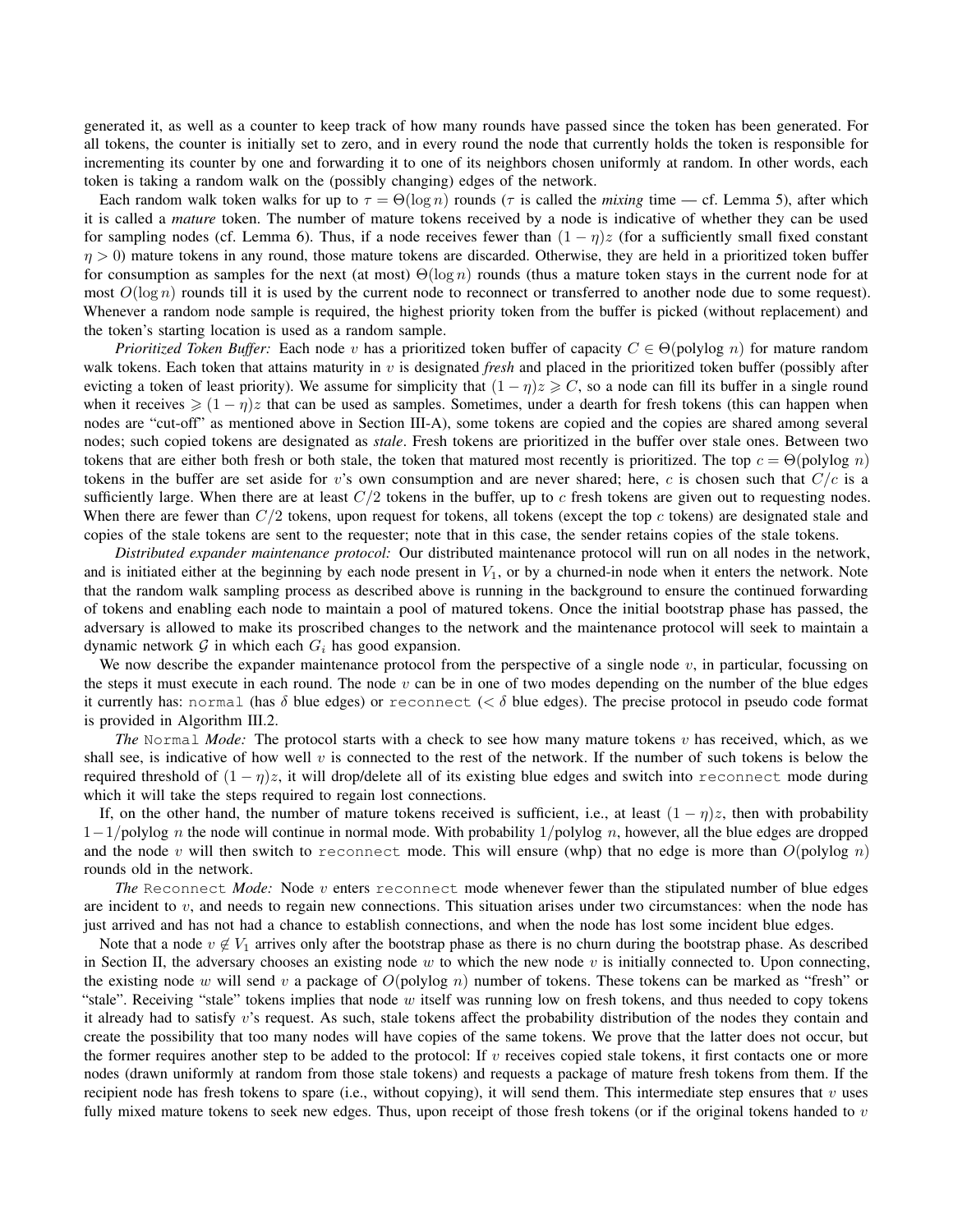were already fresh),  $v$  makes edge requests until it receives  $\delta$  blue edges.

## IV. THE Υ-PROCESS AND THE ANALYSIS OF THE PROTOCOL

The graph process  $G$  output by the expander maintenance protocol is the result of the interaction between two different entities, namely, the adversary and the expander maintenance protocol itself. Furthermore, the protocol has two aspects to it that further interact with each other. The first is the random walks based sampling (cf. Algorithm III.1) and the second being the aspect of actually adding and deleting edges to ensure expansion (cf. Algorithm III.2). In order to aid in the analysis of our algorithm, we unify these interacting computational entities into one mathematically coherent family of processes. A member in this family is called an Υ-process and its behavior is the combination of (i) the actions of a particular adversary, (ii) a particular choice of acceptable values for various parameters, and (iii) random bits available to the Υ-process. Being a mathematical construction, we now present the Υ-process as a broad sequence of mathematical steps without delving into the algorithmic mechanics by which those steps are implemented, thereby allowing us to focus on the mathematical essentials needed for the analysis.

- 1: Let G<sub>1</sub> be an arbitrary graph with node degree  $\leq \Delta$  that has a subgraph of size  $n O(n/\log^k n)$  that has expansion at least  $\alpha$ .
- 2: for  $i = 2, 3, \ldots$  do
- 3: Arbitrarily choose a churn out set  $C_{out} \subset V_{i-1}$  of cardinality at most  $O(n/\log^k n)$ .
- 4: Create a new set  $C_{in}$  of vertices of equal cardinality as  $C_{out}$ .
- 5: Establish vertex set  $V_i = (V_{i-1} \setminus C_{out}) \cup C_{in}$ .
- 6:  $\mathbf{E}_i \leftarrow \{e = (u, v) \in \mathbf{E}_{i-1} | u \in V_i \text{ and } v \in V_i\}$  *I* Inherit edges from  $\mathbf{G}_{i-1}$  induced by  $V_i$ .
- 7: Create a graph  $G_i = (V_i, E_i)$ . *I* We will need to modify  $G_i$  a bit more before finalizing it.
- 8: For every  $v \in V_i$ , initialize  $B(v) = \delta$ . *II*  $B(v)$  is the number of blue edges v must have in  $G_i$ .
- 9: Choose  $V^* \subseteq V_i$  to be the set of vertices with fewer than  $\delta$  incident blue edges such that:
	- 1)  $C_{in} \subseteq V^*$ ,
	- 2)  $|V^*| \in O(n/\log^{k-1} n)$ , and
- 3) no node has been chosen as a member of  $V^*$  for a contiguous period of  $\Theta(\log n)$  rounds.
- 10: **for all**  $v \in V_i \setminus V^*$  **do**
- 11: With probability in  $\Theta(1/\log^k n)$  delete all blue edges incident at v and add v to V<sup>\*</sup>.
- 12:  $\#$  This ensures (whp) that no blue edge is more than  $O(polylog n)$  rounds old.
- 13: for all  $v \in V^*$  do
- 14: blue = the number of blue edges currently incident to  $v$ .
- 15: Set  $B(v)$  to an arbitrary value in [blue,  $\delta$ ].
- 16: while  $∃v ∈ V<sub>i</sub>$  with fewer incident blue edges than  $B(v)$  do
- 17: Arbitrarily pick a vertex v with fewer incident blue edges than  $B(v)$ .
- 18: Arbitrarily select a set  $V' \subseteq V_i \setminus \{v\}$  of cardinality at least (say) 0.8n, where  $n = |V_i|$ , such that every vertex in  $V'$ has at the moment strictly fewer than  $\Delta - \delta$  incident non-self-loop red edges.
- 19: Define an almost uniform probability distribution  $D_u$  over all  $u \in V_i \setminus \{u\}$  in the following sense:
	- 1.  $D_u \leq 1/n + 1/n^c$ , for a suitably large constant c.
	- 2. If the number of red edges is  $\Delta \delta$ , then set  $D_u = 0$ .
	- 3. If  $u \in V'$ , then  $D_u$  must be in  $\Omega(1/n)$ .
	- $\ell$  Of course,  $\sum_{u \in V_i \setminus \{v\}} D_u$  must equal 1.
- 20: A node u is drawn from  $D_u$  and a new edge  $(v, u)$  (that is blue at v and red at u) is added.
- 21: Place a self loop on every unused port reserved for red edges.
- 22: *//* Note that unused ports reserved for blue edges are left dangling.
- 23: The graph  $G_i$  is now finalized.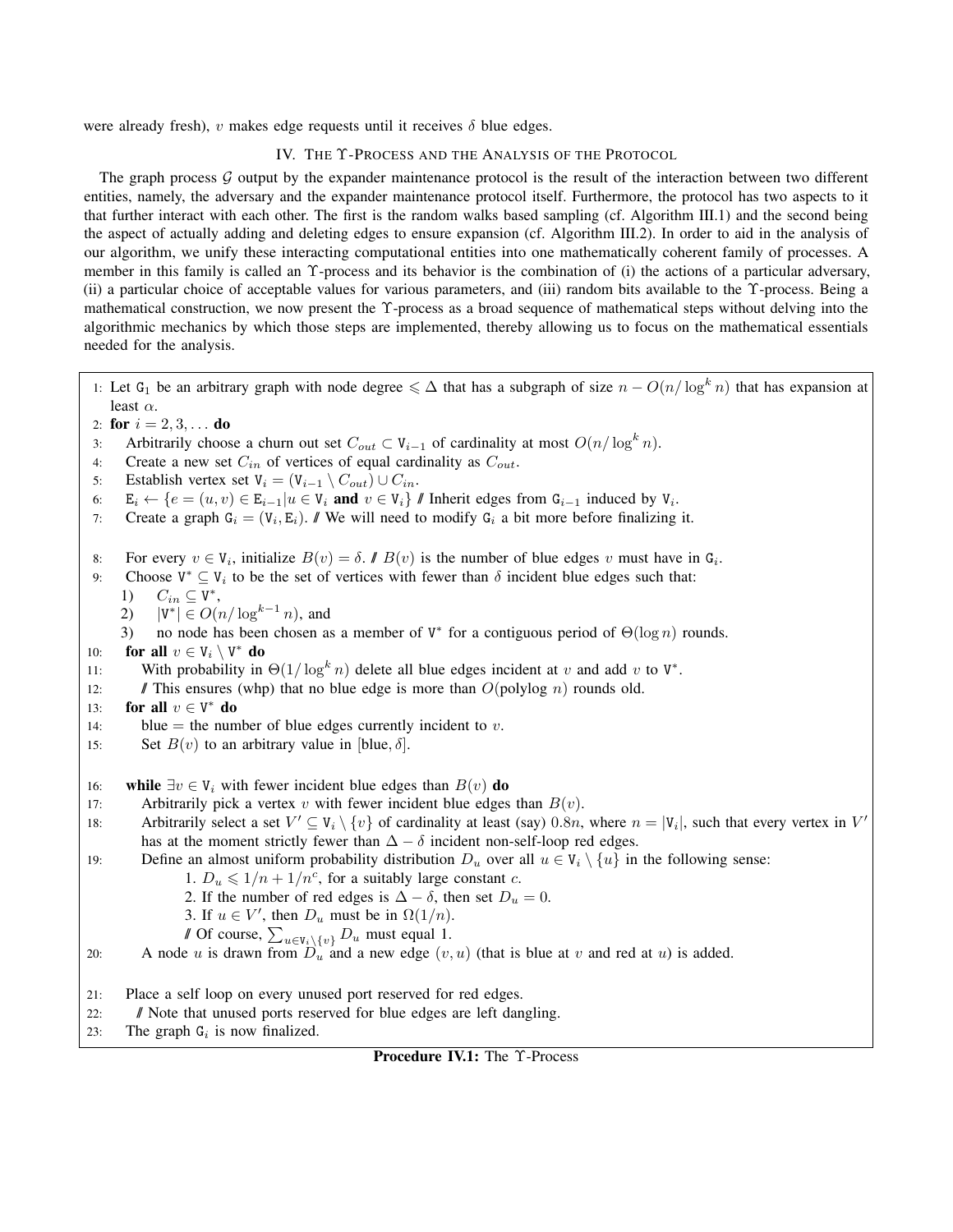## *A. Overview and Intuition*

An  $\Upsilon$ -process generates a sequence of graphs  $\mathbf{G} = (G_1, G_2, \ldots, G_i, \ldots)$ . (For notational clarity, we use  $G_i = (V_i, E_i)$  to denote a graph generated by the  $\Upsilon$ -process and  $G_i$  to denote graphs generated by the expander maintenance protocol.)

The Υ-process is presented in detail in Procedure IV.1 on page 10. Before we go into the analysis, we present an overview of the process and intuition behind its analysis. The main intuition behind the process is that it captures the actions of the distributed maintenance protocol and the adversary.

The Υ-process starts off with being a bounded degree graph that contains a large expander subgraph—this captures the graph formed at the end of the bootstrap phase of the protocol which lasts for  $\Theta(\log n)$  steps. The goal is to show that (i) the sequence of graphs G generated by the Υ-process has the required expansion properties (cf. Lemma 2) and that (ii) the execution of the expander maintenance protocol (starting from the end of the bootstrap phase) is an Υ-process (cf. Lemma 7). In this regard, for all  $i \geqslant 1$ , the properties of G<sub>i</sub> (the graph output by the Y-process in round i) will correspond to  $G_{i+B}$ , the graph output by the expander maintenance protocol in round  $i+B$ . In particular, each  $G_i$  will have degree at most  $\Delta$ , its edges will be partitioned into red and blue edges (in the same proportion) as in  $G_{i+B}$ . The process captures the adversarial churn and the actions of the protocol. The lines 2-7 follow the actions of the adversary where, in each round, a set of  $O(n/polylog n)$  nodes (determined by the adversary) are churned out and an equal number is churned in. The edges that are not destroyed due to churn are carried over from the round to the next. On the other hand, if a blue edge is lost, it is established again in a way that mimics the protocol. Recall that in the expander maintenance protocol, when a node has fewer than  $\delta$  blue edges, it tries to connect until it succeeds (or is churned out). Thus, it remains deficient of blue edges until some round and then gets an edge chosen uniformly at random. This is captured in the Υ-process in the following generic way. The Υ-process delineates the two decisions, namely, (i) when to add an edge and (ii) how to add an edge. From lines 8 until line number 15, the Υ-process is required to ensure the conditions (listed under line number 9). These lines do not actually create the edges, but rather place budgets on the number of blue edges that need to be added to each node. This budget can be set to an appropriate value (with  $\delta$  being the maximum possible number of blue edges) that captures the number of blue edges that a node has in the particular round of the protocol. The conditions specify the set of nodes  $V^*$  (of size  $O(n/\text{polylog } n)$ ) that have less than  $\delta$  blue edges in the round comprising: (1) newly churned in nodes; (2) nodes that choose to refresh their blue edges (with probability  $O(1/\text{polylog } n)$  as in the protocol). No node is in  $V^*$  for a contiguous period of  $\Omega(\log n)$  rounds — this condition crucially captures the property that every node will regain its lost full quota of blue edges in  $O(\log n)$  rounds; we show that the protocol satisfies this condition whp (cf. Claim 1).

After the budgets are set, the edges are actually created at a later part (from line number 16 to 20) of the Υ-process definition where the endpoints are chosen almost uniformly at random from a large set of vertices. Since the RW-Sampling algorithm has been successfully running up until round  $i - 1$  (as a consequence of our assumption that the expander maintenance protocol has been an  $\Upsilon$ -process until time step  $i - 1$  in conjunction with Lemma 6), the expander maintenance protocol also chooses the red end from the current set of vertices based on a distribution that is almost uniform over a large fraction of current (i.e., round  $i$ ) vertices.

Our analysis proceeds as follows. First we show that the graphs generated by the  $\Upsilon$ -process contain a large-sized  $(n-o(n))$ expander graph whp. Showing this requires the following main ingredients:

(1) Show that the random walk sampling will generate near-uniform random samples from a large-sized subset of the nodes (Section IV-C). The Sampling Lemma (Lem. 6) shows this. For technical reasons it is difficult to work with the Υ process graph  $G_i$ , since this graph is not regular, and more importantly, this graph is dynamically changing in every round (and mixing takes  $\Theta(\log n)$  rounds). For the *purpose of analysis*, we convert the graph  $G_i$  to  $\overline{G}_i$  (Algorithm IV.2). The new process  $\bar{G}_1, \ldots, \bar{G}_i, \ldots$  is regular (i.e., all nodes have  $\Delta$  degree with no missing edges) and there is no churn in this process. Regularity is obtained by introducing the so called *ghost edges* (which are simply virtual edges that take the place of missing edges in  $G_i$  — they are determined in lines 10-14 of Algorithm IV.2) which allow us to apply techniques from [57]. Tokens that travel through ghost edges are lost (and ghost edges are adversarially determined, since missing edges are) and some bias is also introduced. (Nevertheless, the Sampling Lemma shows that these are within bounds and we obtain the desired sampling result.)

(2) Since G<sub>i</sub> is obtained by (adversarial) deletion of  $\Theta(n/\text{polylog } n)$  nodes and edges from  $\overline{G}_i$ , we show that this still leaves a large expander subgraph in  $G_i$ , the  $\Upsilon$  graph.

(3) The key Sampling Lemma shows the near-uniform distribution of tokens in the  $\Upsilon$  process graph  $G_i$ , by appealing to the distribution of real tokens (not ghost tokens) in  $\bar{G}_i$ .

We then show (in Section IV-D), that our expander maintenance protocol under any adversarially generated  $H$  is indeed an Υ-process. By appealing to the Sampling Lemma and Lemma 1, we show that the graph generated by using the connections prescribed by the sampled tokens have the required expansion. The upshot is that the expander maintenance protocol indeed outputs a sequence of graphs that (whp) have large expander subgraphs.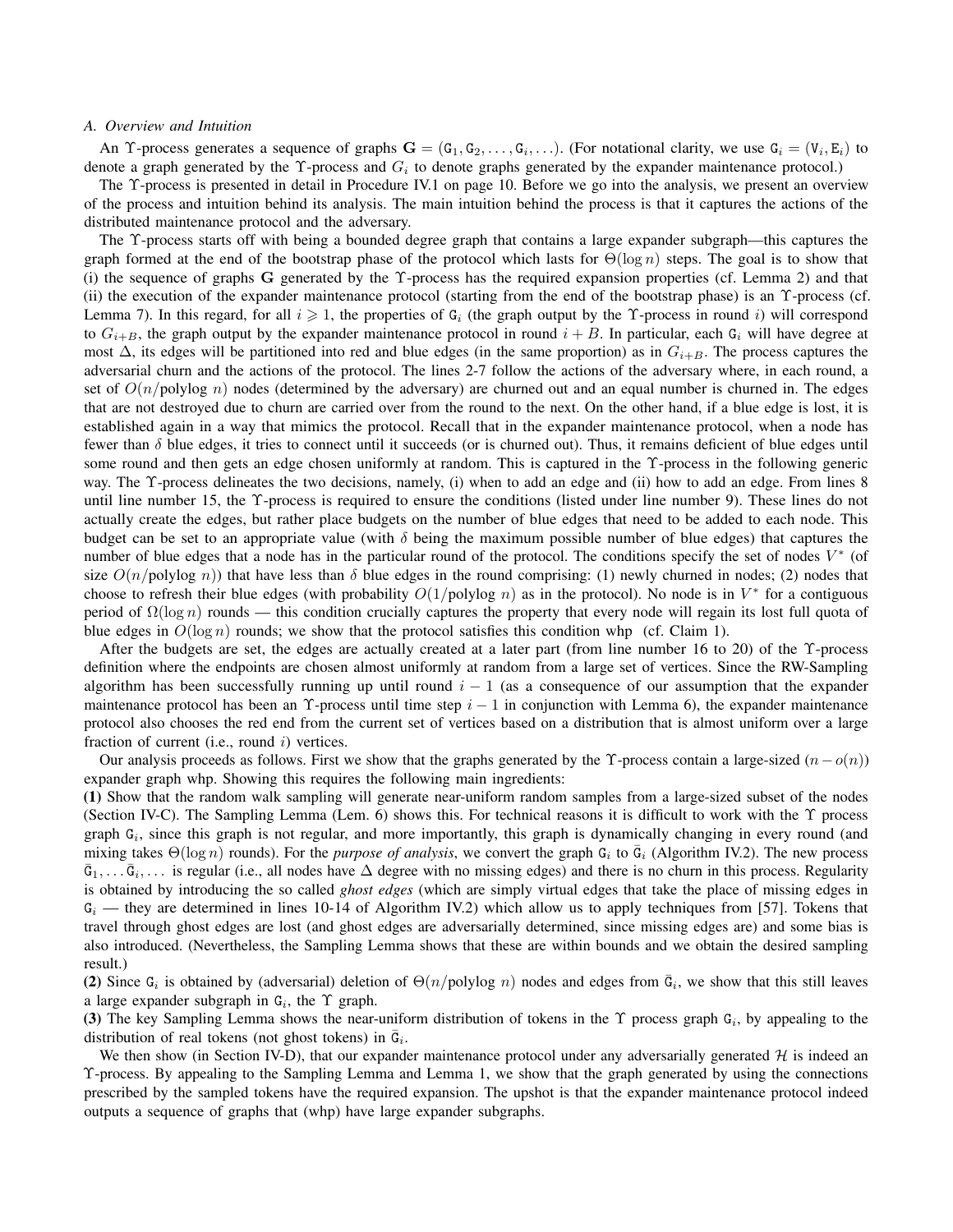#### *B. Expansion Analysis*

To prove that a graph constructed and maintained via an Υ-process is indeed an expander, we need the following general lemma. We show that a graph in which each node has at least  $\delta$  edges, each generated by picking nearly uniformly at random from a large set of the vertices, has high edge expansion  $\alpha'$ .

**Lemma 1.** Let  $G = (V, E)$  be a random graph on *n* vertices formed by the following random process. For each vertex in V *we create* δ *incident blue edges such that the red end of each such edge* e *is chosen from a probability distribution* D *over* V defined in the following manner. For every  $v \in V$ ,  $D(v) \leq 1/n + 1/n^c$  for a suitably large constant c such that v has at *most* ∆ − δ *red edges. (Hence, each node has degree at most* ∆*.) Furthermore, for an arbitrarily chosen subset* S<sup>e</sup> ⊆ V *of cardinality at least*  $0.8|V|$ *,*  $D(w)$  *is guaranteed to be*  $\geq c_1/n$  *for every*  $w \in S_e$ *, where*  $c_1 > 0$  *is a fixed constant. Then, with high probability, G has an expansion of at least*  $\alpha'$  for some suitable constant  $\alpha' > 0$ .

We need to prove that any subset S of some size c for  $c \in [1, n/2]$  has sufficient expansion. To this end, we show that with probability  $1/n^l$  for some constant l, the number of blue edges leaving nodes of S and pointing back to S is bounded below the minimum number needed for expansion of the set.

*Proof:* We now present the detailed argument. Consider a subset S of size c. We would like to upper bound the probability that too many of the blue edges incident at nodes in S have their "red" end within S itself. Let  $E(U, W)$  denote the set of blue edges emanating from nodes in some set  $U$  that end at nodes in another set  $W$ . For our set  $S$ , we need to show that  $|E(S, \overline{S})| \ge \alpha' |S|$ . Since nodes in S have  $\delta$  blue edges, we have  $\delta|S| = |E(S, \overline{S})| + |E(S, S)|$ ; recall that  $E(S, S)$  denotes all blue edges in S that are also red edges in S, i.e., have both endpoints in S. Thus, we require  $\delta|S| - |E(S, S)| \ge \alpha' |S|$ , and we need to upper bound  $\mathbb{P}[|E(S, S)| \geq (\delta - \alpha')|S|]$ . Let  $\gamma = \delta - \alpha'$ .

Let  $e_1, \ldots, e_{c\delta}$  be the blue edges emanating from nodes in S. By the assumption in the statement of the lemma, we know that the endpoint for a blue edge e at node v has almost uniform probability to be any node of the set  $S_e$ , which consists of at least 0.8n nodes in the graph. Let  $X_i$  denote an indicator random variable which is 1 if the *i*-th blue edge  $e_i$  of S emanating from  $u_i \in S$  has its other endpoint also inside S. It is worth pointing out that while the set  $S_e$  is different for each edge  $e$ , we assume that the set S is defined (and invariant) for each  $e$ , since we are analyzing everything at one specific time t at which all nodes of S are still in the graph. The upper bound for the probability that a blue edge leads back into S is  $1/n + 1/n^c$ , which we replace for simplicity in the analysis with the bound  $(1+\varepsilon)/n$ , where  $\varepsilon$  is an appropriately chosen constant.

Since the probability that e points to a specific node in S is  $\leq (1+\varepsilon)/(0.8)n$ , we can sum up over all elements of S to bound the probability of e pointing to a node in S by  $\leq (1+\varepsilon)c/(0.8)n$ . Conditioning on the event that  $X_1 = 1, \ldots, X_{i-1} = 1$ , decreases the number of available connection points for  $e$  inside of  $S$  and hence we have

$$
\mathbb{P}[X_i = 1 \mid \bigwedge_{j=1}^{i-1} X_j = 1] \leq \frac{(1+\varepsilon)c}{(0.8)n},\tag{1}
$$

.

for any  $2 \leq i \leq c\delta$ . By the chain rule of conditional probability, we have

$$
\mathbb{P}[\bigwedge_{j=1}^{i} X_j = 1] = \mathbb{P}[X_i = 1 \mid \bigwedge_{j=1}^{i-1} X_j = 1] \cdot \mathbb{P}[\bigwedge_{j=1}^{i-1} X_j = 1] = \mathbb{P}[X_1 = 1] \prod_{j=2}^{i} \mathbb{P}[X_j = 1 \mid \bigwedge_{k=1}^{j-1} X_k = 1] \le \left(\frac{(1+\varepsilon)c}{(0.8)n}\right)^i, (2)
$$

where the upper bound follows from (1).

Now consider the following experiment where we toss  $m$  coins, and suppose that we want to know the probability that for some  $a \leq m$ , a or more coins came up heads. This probability can be upper bounded by the probability that a coins came up heads, while leaving the outcome of other coin flips unobserved. Applying this reasoning to the choices of the blue edges, we have  $\binom{n}{c}$  sets of size c and thus, considering (2), we get

$$
\mathbb{P}[\exists S,\, |S| = c \text{ and } |E(S, S)| \geq (\delta - \alpha')|S|] \leq {n \choose c}{c\delta \choose c\gamma} \left(\frac{(1+\varepsilon)c}{(0.8)n}\right)^{c\gamma}
$$

We provide two separate upper bounds for the above inequality. The first upper bound handles the case for sets  $c \in o(n)$ . The second upper bound handles the case when  $c = \kappa n$  for any positive constant  $\kappa \leq 1/2$ .

For the first case, when c is strictly sublinear, we can apply the upper bound to the binomial coefficient:  $\binom{n}{k} \leq \binom{en}{k}$ k  $\big)^k$  to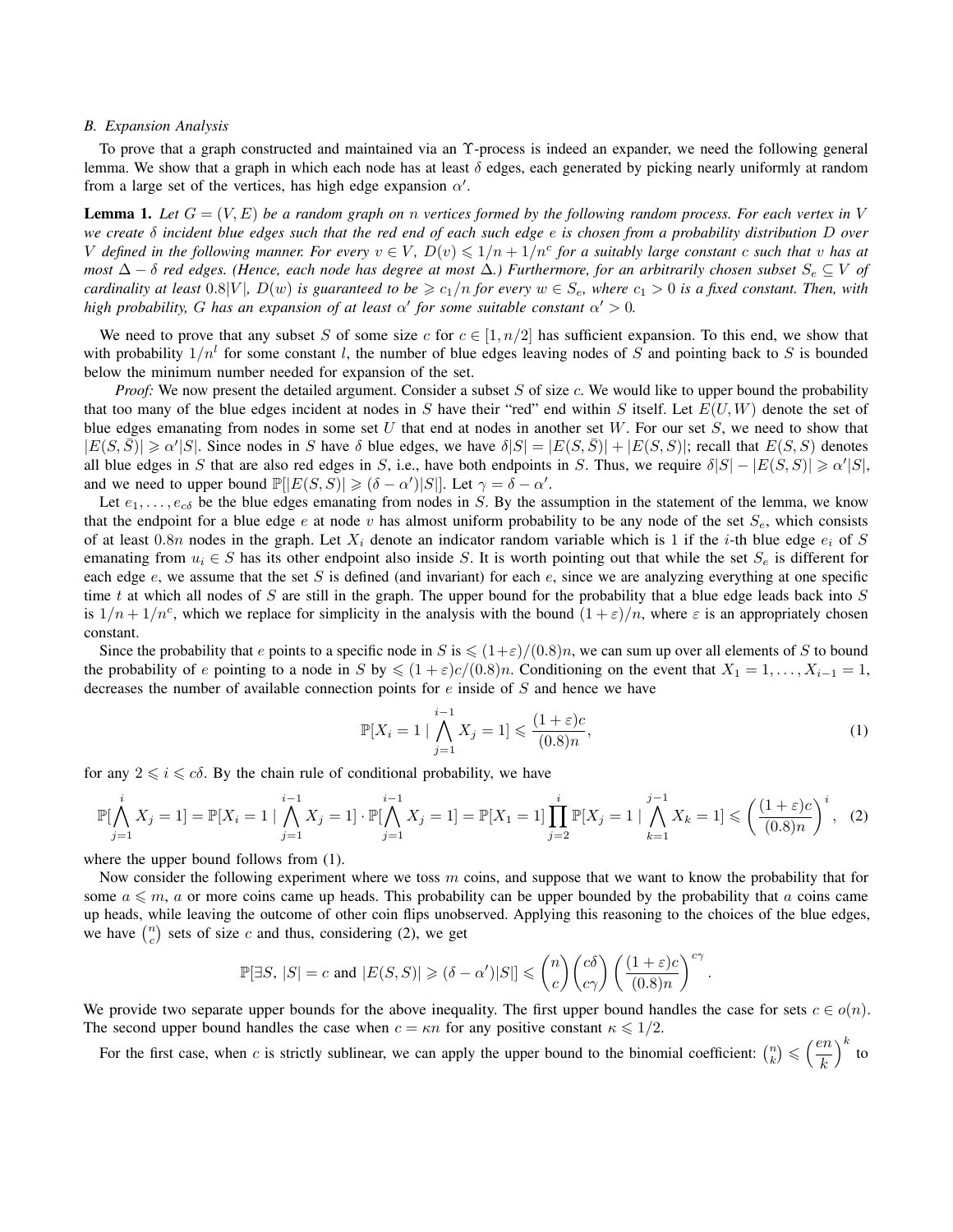obtain:

$$
\binom{n}{c}\binom{\delta c}{\gamma c}\left(\frac{(1+\varepsilon)c}{0.8n}\right)^{\gamma c} \leq \left(\frac{en}{c}\right)^{c}\left(\frac{e\delta c}{\gamma c}\right)^{\gamma c}\left(\frac{(1+\varepsilon)c}{0.8n}\right)^{\gamma c} = \left(\frac{e}{c}\right)^{c}c^{\gamma c}\left(\frac{(1+\varepsilon)\delta e}{\gamma 0.8}\right)^{\gamma c}n^{c(1-\gamma)}
$$

$$
= e^{c}c^{c(\gamma-1)}n^{c(1-\gamma)}\left(\frac{(1+\varepsilon)e\delta}{\gamma 0.8}\right)^{\gamma c} = 2^{\beta' c}2^{c(\gamma-1)\log c}2^{c(1-\gamma)\log n}2^{\beta\gamma c}
$$

$$
= 2^{c(\beta'+\beta\gamma+(\gamma-1)\log c+(1-\gamma)\log n)}
$$
(3)

where we let  $\beta = \log(((1+\varepsilon)\delta e)/(\gamma 0.8))$  and  $\beta' = \log_2 e$ . To show that this inequality applies, we observe that the term  $(1 - \gamma) \log n$  in the exponent in (3) above dominates and yields an upper bound of  $2^{-l_c \log n} = n^{-l_c}$ , for sufficiently large  $\delta$ .

For the second case, where size  $c = \kappa n$ , since both n and c are very large, we can use a much tighter approximation to the binomial coefficient. We use Stirling's formula to approximate  $\binom{n}{k} \sim 2^{nH(k/n)}$ , where  $H(\varepsilon) = -\varepsilon \log_2(\varepsilon) - (1-\varepsilon) \log_2(1-\varepsilon)$ , the binary entropy of  $\varepsilon$ .

Thus when  $c = \kappa n$  for  $\kappa$  a constant  $\leq 1/2$ , we have:

$$
\binom{n}{c}\binom{\delta c}{\gamma c}\left(\frac{(1+\varepsilon)c}{0.8n}\right)^{\gamma c} \leqslant 2^{n(-\kappa \log(\kappa)-(1-\kappa)\log(1-\kappa)-\kappa\delta((\gamma/\delta)\log(\gamma/\delta)+(1-\gamma/\delta)\log(1-\gamma/\delta))+\log(\beta)\gamma\kappa)}
$$

where in this case  $\beta = (1 + \varepsilon)c/(0.8)n$ .

The expression in parentheses in the exponent will be negative for all values of  $\kappa$  in the specified range for sufficiently large (but still constant) κ. Therefore, we have  $\mathbb{P}[\exists S, |S| = c$  and  $|E(S, S)| \geq (\delta - \alpha') \kappa n] \leq 2^{-\varepsilon n}$ , which will be well below  $n^{-l}$  for any constant l. Thus, over all c we pick  $\max_c l_c$  and set constant  $\delta$  appropriately so that  $l_c \geq 4$ . Thus, over all  $\Theta(n)$  set sizes  $c \in [1, n/2]$ , with probability  $\geq (1 - n^{-3})$  graph G has an edge expansion  $\alpha'$ .

П

#### *C. Sampling Via Random Walks*

We now turn our attention to analyzing the random walks based sampling algorithm (cf. Algorithm III.1) on G. Our goal is to leverage the result of [57] in which it is shown that random walks mix in dynamic networks without churn. Towards this goal, for a given G, we construct another sequence of graphs  $\bar{G} = (\bar{G}_1, \bar{G}_2, \ldots)$  in which the graphs are regular and we do not have any effects of churn (cf. Algorithm IV.2). For the purpose of analysis, we simulate the random walks based sampling algorithm on  $\bar{G}$  so that we can apply the result from [57] (cf. Lemma 5, since  $\bar{G}_i$  is an expander it has a second largest eigenvalue bounded away from 1), and show how to translate the result back to G in a suitable manner (cf. Lemma 6). We are now able to make the following claims:

- 1: *I* We describe how each  $\bar{G}_i = (\bar{V}_i, \bar{E}_i)$  is constructed at the start of round i based on  $G_i$  created in line number 23 of the Υ-process.
- 2: *∥* Assume that  $\bar{G}_1 = G_1$  and for all  $i > 1$ ,  $\bar{G}_{i-1}$  has been constructed. So we will focus on constructing  $\bar{G}_i$ .

$$
3: \ \bar{\mathbf{V}}_i = \mathbf{V}_i.
$$

- 4:  $\bar{\mathbf{E}}_i = \mathbf{E}_i$ . Designate edges in  $\bar{\mathbf{E}}_i$  to be real edges.
- 5: Consider any arbitrary bijection B between  $\bar{\nabla}_i \setminus \bar{V}_{i-1}$  and  $\bar{V}_{i-1} \setminus \bar{V}_i$ , which exists because  $|\bar{V}_i \setminus \bar{V}_{i-1}| = |\bar{V}_{i-1} \setminus \bar{V}_i|$ .
- 6: for each  $v \in \overline{V}_i \setminus \overline{V}_{i-1}$  do
- 7: Copy the state of  $B(v) \in \overline{V}_{i-1} \setminus \overline{V}_i$  on to v. In particular, v now has all the random walk tokens previously in  $B(v)$ . Thus, in effect, there is no churn.
- 8: Tag all vertices in  $\bar{V}_i$  that have no self-loops.
- 9: Ensure that vertices with self-loops are untagged. The number of untagged vertices is > 0.8n because  $\delta < \Delta/6$ , so the at most  $n\delta$  blue edges would have exhausted red edges in fewer than 0.2n nodes.
- 10: for each dangling port p in some  $v \in \overline{V}_i$  do
- 11: Pick a vertex  $v'$  uniformly at random from a set of untagged vertices.
- 12: Pick a self-loop port  $p'$  in  $v'$  and tag  $v'$  so it is not picked again.
- 13: Add an edge  $e = (v, v')$  to  $\overline{E}_i$  connecting p to p'.
- 14: Designate e to be a *ghost* edge.
- 15: Finalize  $\bar{G}_i = (\bar{V}_i, \bar{E}_i)$ .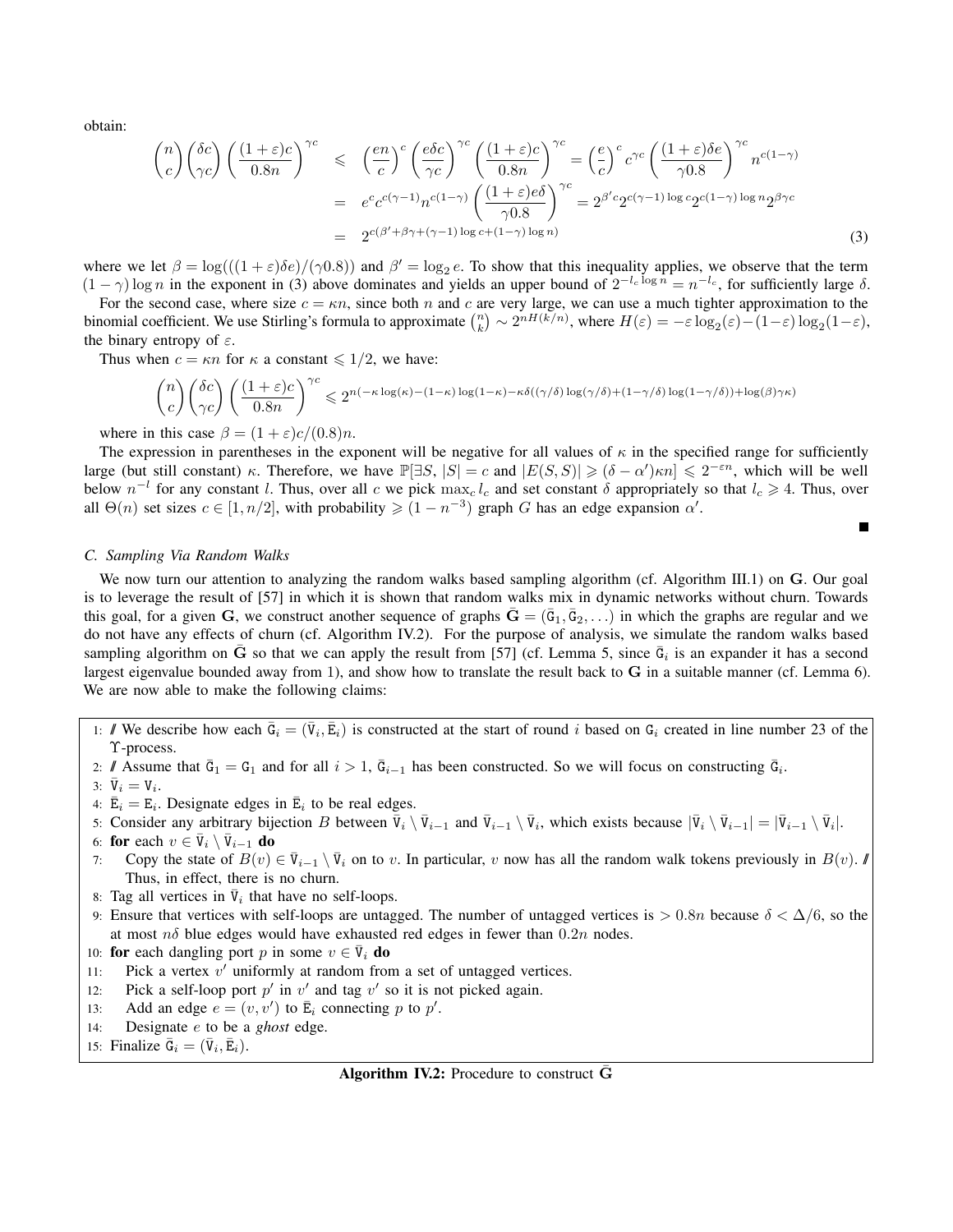**Lemma 2.** For all i, the graph  $\bar{G}_i$  has expansion  $\alpha'$  for some constant  $\alpha' > 0$ , with high probability. In addition, for each  $G_i$ , there exists a subgraph  $\hat{H}_i$  of size  $n - o(n)$  with constant expansion  $\alpha$  for  $\alpha' \geqslant \alpha > 0$ .

The result is established by showing that Lemma 1 applies to  $\bar{G}_i$  for the first statement. For the second statement, we use a modification of a result found in [58] and show that by removing all nodes incident to a ghost edge in  $\bar{G}_i$  we end up with a subgraph that has expansion  $\alpha$ . This subgraph is isomorphic to a subgraph of  $G_i$ , which therefore also has expansion  $\alpha$ .

*Proof of Lemma 2:* For showing that  $\bar{G}_i$  has sufficient expansion, we will show that the preconditions for Lemma 1 hold. The edge set  $\bar{E}_i$  consists of real edges and ghost edges as described above. Considering the union of both sets of edges, every node  $v \in \bar{V}_i$  has  $\delta$  blue edges, and the endpoint of each blue edge is chosen from a set  $V'$  of untagged vertices, which will have cardinality at least  $0.8n$ . This can be seen by using a simple balls-in-bins argument. If one tosses  $\delta n$  balls into bins with capacity at least  $(\Delta - \delta)/2$ , for appropriately chosen  $\Delta$  and  $\delta$ , one can ensure that at least 0.8n of the bins are not at capacity. Note that the actual bin capacity is  $\Delta - \delta$ , but we cut it in half artificially for the proof to ensure sufficient space for new blue edges. Since this capacity condition is constantly maintained over the evolution of the graphs  $\bar{G}_i$ , for each new blue edge formed, there will always be at least  $0.8n$  nodes with at least  $(\Delta - \delta)/2$  red edges with self loops to choose from. Furthermore, for every  $v$ , for every edge  $e$  with blue endpoint at  $v$ , by the construction above the red end of  $e$  is chosen uniformly at random from set V'. Therefore, we can apply Lemma 1 and it follows that  $\bar{G}_i$  is an expander with expansion  $\alpha'$ for some constant  $\alpha'$  with high probability.

For the second part of the statement in the Lemma, we can apply an adaptation of a result in [58], which states that a graph G with expansion  $\phi$  can have the edges of an arbitrary fraction  $\varepsilon$  of the nodes adversarially removed and yet still contain a subgraph of size  $\Theta(n)$  that has a slightly decreased (but still constant) expansion. For our setting, we need a variant of this result that the remaining subgraph has size  $\geq n - o(n)$ , if a set of size  $o(n)$  is removed from the original graph (cf. Lemma 3). For our graph  $\bar{G}_i$ , we look at the subgraph induced by all nodes that are not incident to one or more ghost edges. We note that this subgraph,  $\hat{H}_i$  is identical in both  $\bar{G}_i$  and  $G_i$  (i.e. there is a one-to-one mapping of nodes and edges from  $\hat{H}_i \subset \bar{G}_i$  to a subgraph  $\hat{H}'_i \subset G_i$ ). Applying Lemma 3, establishes the second claim in the lemma.

For completeness, we restate the following lemma; the original proof is in [59].

Lemma 3. *Let* G *be a* n*-node graph with expansion* φ *and constant node degree* d *and suppose that all nodes in a set* F *are removed from* G, where  $|F| = o(n)$ . Then, for any positive constant  $c < 1$ , there exists a subgraph H of G such that *1)* H *has expansion* cφ*, and*

2) 
$$
|H| \ge n - |F| \left( 1 + \frac{1}{\phi(1-c)} \right)
$$
.

*Proof:* We adapt the proof of Theorem 2.1 in [58]. Let  $G_F$  be the graph yielded by removing the set  $F$  from  $G$ . Perform the following iterative procedure (cf. Algorithm Prune in [58]): Initialize  $G_0 = G_F$ . In iteration  $i \ge 0$ , let  $S_i$  be any set of up to  $|V(G_i)|/2$  nodes with expansion smaller than  $c\phi$ . If  $S_i$  exists, prune  $S_i$  from  $G_i$ , i.e.,  $G_{i+1} = G_i \setminus S_i$ . Let H be graph that we get after the final iteration; note that H has expansion  $\geq c\phi$ .

We now lower bound the size of H. Suppose that the pruning procedure stops after  $m$  iterations. For the sake of a contradiction, suppose that

$$
\frac{|F|}{\phi(1-c)} < \left| \bigcup_{i=0}^m S_i \right|.
$$

Define the set  $S = \bigcup_{i=0}^{\ell} S_i$  where  $\ell$  is the smallest index such that exactly one of the following two cases holds:

First, assume that  $|\overline{S}| \leq n/2$ . Let  $N_{G_i}(S_j)$  denote the neighbors in  $G_i \setminus S_j$  of nodes in set  $S_j$ . We make use of the following result whose proof follows analogously to Lemma 2.6 of [58]:

**Lemma 4** (cf. Lemma 2.6 in [58]). Suppose that we execute procedure Prune(c). For all j with  $0 \le j \le m$ , it holds that  $|N_{G_F}\left(\bigcup_{i=0}^j S_i\right)| \leqslant c\phi|\bigcup_{i=0}^j S_i|.$ 

Since G has expansion of  $\phi$ , it holds that  $|N_G(S)| \geq \phi|S|$ . On the other hand, Lemma 4 implies that  $|N_{G_F}(S)| \leq c\phi|S|$ . Thus we get  $|F| \geq \phi|S| - c\phi|S| = \phi(1-c)|S|$  and hence  $|S| \leq |F|/(\phi(1-c))$ , yielding a contradiction.

Now, consider the case where  $|S| > n/2$ . Then, it follows that

$$
\left|\bigcup_{i=0}^{\ell-1} S_i\right| \leqslant \frac{|F|}{\phi(1-c)},\tag{4}
$$

but  $|S_{\ell}| > n/2 - \frac{|F|}{\phi(1 - \ell)}$  $\frac{|F|}{\phi(1-c)}$ . (Note that if  $S_\ell \leq n/2 - \frac{|F|}{\phi(1-c)}$  $\frac{|F|}{\phi(1-c)}$ , then  $|S| \le n/2$  and the first case applies.) Recalling that  $F = o(n)$ , it follows that  $S_\ell \in \Theta(n)$ . Since  $S_\ell$  was removed when executing Prune(c), we know that  $|N_{G_\ell}(S_\ell)| \leq c\phi |S_\ell|$  and, by the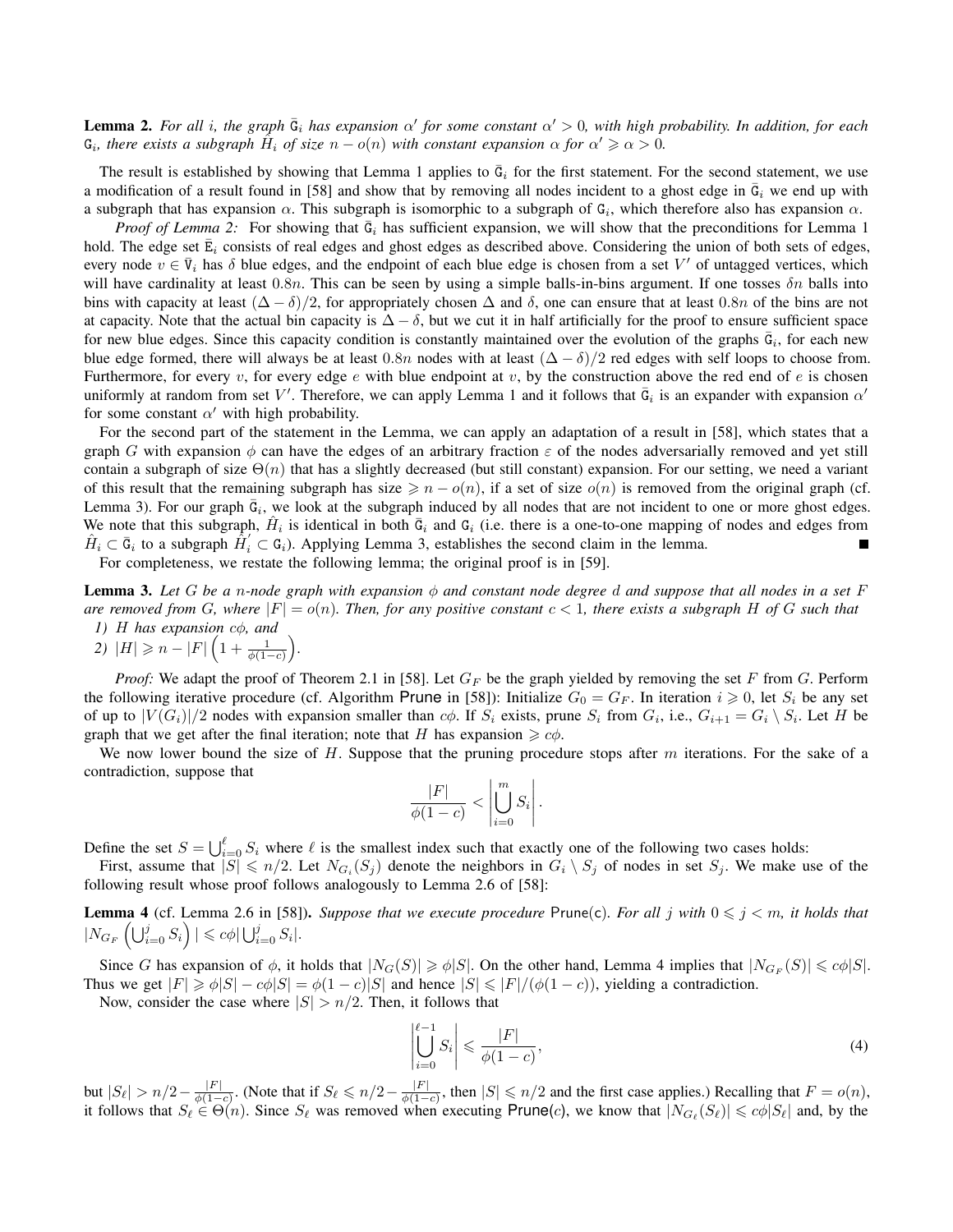expansion of G, we have  $|N_G(S_\ell)| \geq \phi |S_\ell|$  as  $S_\ell \leq n/2$ . Thus

$$
|N_G(S_\ell)| - |N_{G_\ell}(S_\ell)| \ge \phi(1-c)|S_\ell| = \Theta(n)
$$

We observe that the size of the neighborhood of  $S_\ell$  must have been reduced by  $\Theta(n)$  either due to the removal of nodes in F or because of the pruning of the sets  $S_0, \ldots, S_{\ell-1}$ . This, however, yields a contradiction, since  $|F| + \bigcup_{i=0}^{\ell-1} S_i = O(|F|) = o(n)$ .

Thus we have shown that  $\left|\bigcup_{i=0}^m S_i\right| \leq \frac{|F|}{\phi(1-\phi)}$  $\frac{|F|}{\phi(1-c)}$  and hence  $|H| \geq |G| - |F|(1 + 1/(\phi(1-c))$ , which completes the proof.

Now consider the execution of the sampling algorithm (cf. Algorithm III.1) on  $\bar{G}$  (instead of G) in which any dropped token (that chose a dangling port p in G) is actually sent along the ghost edge (incident at p). Once a token goes through a ghost edge, it is called a ghost token. Tokens that never passed along ghost edges are called real tokens. Therefore, we can apply the results from [57] to get the following lemma.

**Lemma 5** (cf. [57]). *For the dynamic graph*  $\bar{G} = (\bar{G}_i)_{i\geq 1}$  *described above, there is a*  $\tau \in \Theta(\log n)$  *that we call its mixing time such that, if a node received a random walk token t in round i that originated in round*  $i' = i - \tau$ , then, the probability that t originated from any particular node in  $\bar{V}_{i'}$  is within  $[1/n-1/n^c,1/n+1/n^c]$  for any fixed  $c$  that depends on the *constant hidden in the asymptotic description of* τ.

The definition of a mature token (cf. Section III) is based on the parameter  $\tau$  defined in Lemma 5. It must be noted that in the statement of Lemma 5, we are precluding any knowledge of whether  $t$  is a ghost token or a real token. If, for instance, we know a posteriori that  $t$  is a real token, but most of the tokens received by the node  $v$  were ghost tokens, then, Lemma 5 cannot be applied. Under this scenario, the distribution of starting vertices for t is not guaranteed to be uniform. However, if a node receives a sufficiently large number of real tokens, then, intuitively, we can conclude that that node is well connected and likely to receive well-mixed random walk tokens. We now wish to formalize this observation.

The following Sampling Lemma shows the key property, namely the near-uniform distribution of tokens in the Υ process graph  $G_i$ , by appealing to the distribution of real tokens (not ghost tokens) in  $\overline{G}_i$ .

Lemma 6 (Sampling Lemma). *Recall that* z *is the number of random walk tokens initiated by each node every round. Let* d *be any node in*  $\bar{G}_i$  *(at round i) and let*  $T_d$  *be the set of mature real tokens received by d in round i.* 

- *1)* The number of nodes  $|\{d \in \overline{V}_i \mid T_d \geq (1 \eta)z\}|$  that receive at least  $(1 \eta)z$  mature tokens is (whp) at least  $n - O(n/\log^k n)$  when  $z \in \Omega(\log^{2k+1} n)$ .
- *2) Furthermore, if*  $|T_d| \geq (1 \eta)z$ , then we are guaranteed with high probability that for each  $t \in T_d$ , there is a set  $S \subseteq \overline{V}_{i-\tau}$  *of cardinality at least*  $(1-\varepsilon)n$ *, for some small*  $\varepsilon > 0$ *, such that the probability that t originated at any*  $s \in S$ *is in*  $\Theta(1/n)$ . (We note specifically, that the upper bound on the probability is at most  $1/n + 1/n^c$  for some suitably *large constant* c*.)*

*Proof:* Consider the following experiment. Let t be a token chosen uniformly at random from the set of all tokens that were initiated at round  $i - \tau$ . Let  $R_d$  be the event that the token t reached d at time step i as a real token, i.e.,  $t \in T_d$ . (The arrival at time step i implies that t matured on entering d.) As a consequence of Lemma 5, we get  $\mathbb{P}[R_d] \leq 1/n + 1/n^c$  for any fixed c, but we cannot lower bound  $\mathbb{P}[R_d]$  using Lemma 5 because  $R_d$  requires the token t to reach d as a real token, which will not happen (for example) when  $d$  is connected only via ghost edges.

Consider some  $d \in \overline{V}_i$  such that  $\mathbb{P}[R_d] \leqslant c'/n$  for any fixed  $c'$  that is less than  $1 - \eta$ . Then,  $E[|T_d|] \leqslant c'z$ ; recall that t is a random token initiated in round  $i - \tau$ . Under this circumstance,  $\mathbb{P}[T_d] \geq (1 - \eta)z \leq 1/\text{poly}(n)$ , as long as z is sufficiently large. (This follows by an application of a Chernoff bound which is possible due to the independence of the random walks. In particular, whether a random walk reaches  $d$  or not is independent of other random walks.) Thus, we condition the rest of the proof on  $T_d < (1 - \eta)z$  for all d with  $\mathbb{P}[R_d] \leq c'/n$ . Under this conditioning, if  $|T_d| \geq (1 - \eta)z$ , then  $\mathbb{P}[R_d] > c'/n$ (which we will use at the end of the proof).

To focus our attention on such nodes that receive at least  $(1 - \eta)z$  tokens, we define  $D := \{ d \in \overline{V}_i | |T_d| \geq (1 - \eta)z \}$ . We now wish to prove that  $|D|$  is large (i.e., item (2) of the lemma). We do this by showing that (i) whp no node in D gets too many tokens and that (ii) there are sufficiently large number of real tokens, thus implying that  $D$  must be large enough to ensure that all the real tokens have recipient nodes in D. To show (i), consider any  $d \in D$ ; it has  $E[|T_d|] \leq (1 + 1/n^{c-1})z$ . A simple application of Chernoff bound ensures that the  $\mathbb{P}[|T_d| \geq (1 + 1/\log^k n)z] \leq 1/\text{poly}(n)$ , when  $z \in \Omega(\log^{2k+1} n)$ . We now need to prove that  $\sum_{d} |T_d|$  is large. Notice that  $\overline{G_i}$  are  $\Delta$ -regular and the number of ghost edges is at most  $O(n/\log^{k-1} n)$  and whp the number of tokens passing through a ghost edge is at most  $O(z)$ . Therefore, whp, the number of tokens that become ghost tokens (over all ghost edges in all  $\tau \in O(\log n)$  rounds) is at most  $O(nz/\log^{k-2} n)$ . Thus, at least  $nz - O(nz/\log^{k-2} n)$  tokens are (whp) real. With items (i) and (ii) (mentioned earlier in this paragraph) proved, one can deduce that  $|D| \geq n - O(n/\log^k n)$  (whp), when  $z \in \Omega(\log^{2k+1} n)$ . This proves the first statement in the lemma.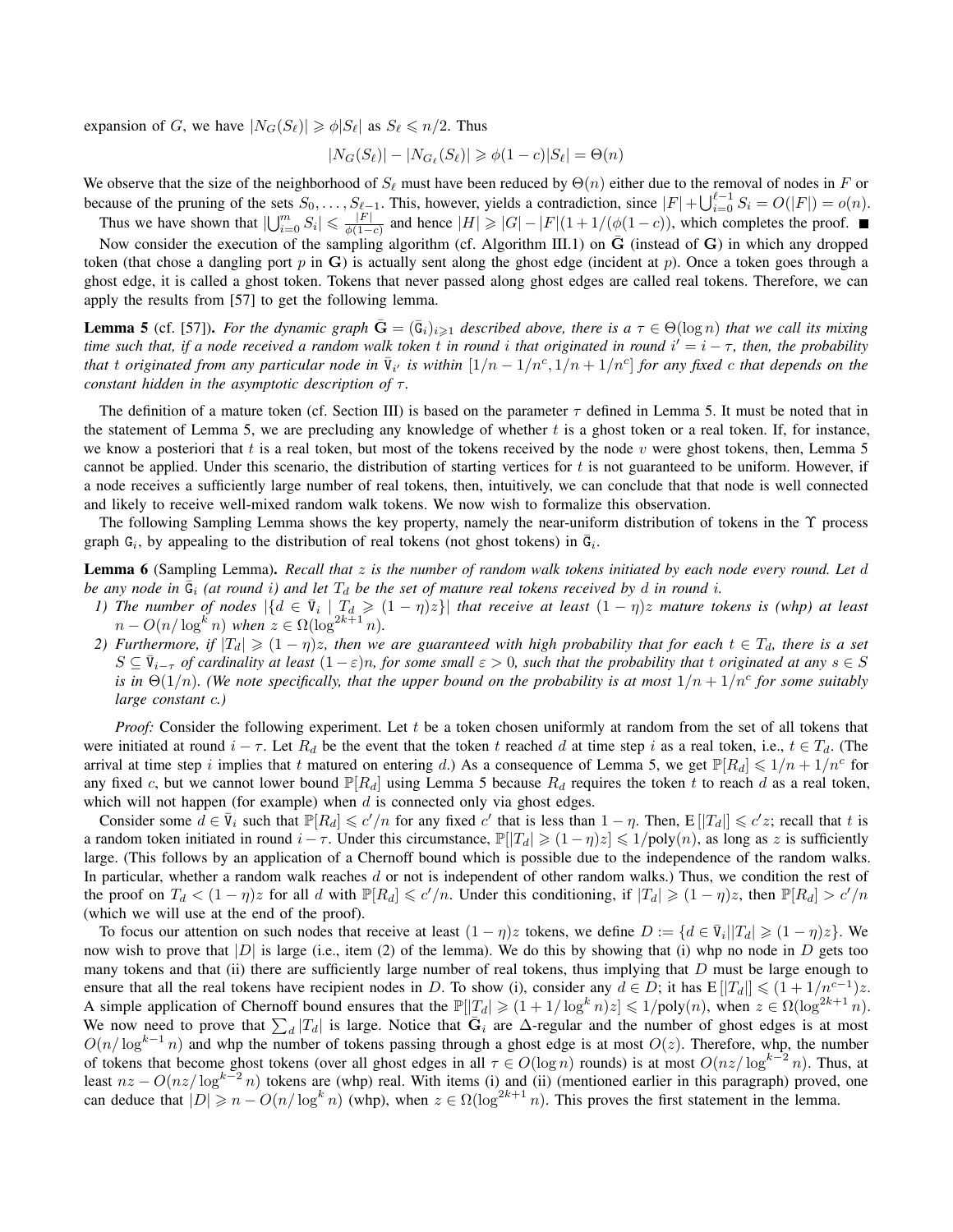Consider a random walk token t chosen uniformly at random from the set of all tokens that originated in round  $i - \tau$ . To prove the second statement, let  $O_s$  denote the event that a random walk token t originated at  $s \in \bar{V}_{i-\tau}$  in round  $i-\tau$ . Thus,  $\overline{\mathbb{P}}[O_s] = 1/n$ . Now fix a  $d \in D$  and define a corresponding  $S = \{s \in \overline{V}_{i-\tau} | \mathbb{P}[R_d|O_s] > c''/n\}$  for any fixed  $c'', 0 < c'' < c'$ . We want to show that S is large, i.e., of size at least  $(1 - \varepsilon)n$ . Recall that E[number of real tokens that reached d] =  $z \sum_s \mathbb{P}[R_d|O_s] \geq c'z$  (since  $\mathbb{P}[R_d] \geq c'/n$ ). Thus, we can conclude that

$$
\sum_{s} \mathbb{P}[R_d | O_s] \geqslant c'.\tag{5}
$$

Recall that  $\mathbb{P}[R_d|O_s] \leq 1/n + 1/n^c \leq (1+\varepsilon')/n$  for every s and any  $\varepsilon' > 0$ . Let  $K = n - |S|$ . To see how large K can get, we set |S| summation terms in Equation (5) to  $(1+\varepsilon')/n$  and the remaining K terms to  $c''/n$ . Solving for K, we get  $K < n \left( \frac{1+\varepsilon'-c'}{1+\varepsilon'-c''} \right)$  $\frac{1+\epsilon'-c'}{1+\epsilon'-c''}$ ). Recall that c' can be any fixed constant strictly less than 1 while c'' can be any fixed constant strictly larger than 0. Thus, we can make  $\varepsilon = \left( \frac{1 + \varepsilon' - c'}{1 + \varepsilon' - c''} \right)$  $\frac{1+\varepsilon'-c'}{1+\varepsilon'-c''}$  arbitrarily small and thereby leading to  $|S| \geqslant (1-\varepsilon)n$  for any fixed  $\varepsilon > 0$ .

Now fix a  $d \in D$  and an  $s \in S$  (where S is chosen corresponding to the d). Let t be chosen uniformly at random from the set of all tokens that originated in round  $i - \tau$ . Since  $\mathbb{P}[O_s|R_d] = \frac{\mathbb{P}[R_d|O_s]\mathbb{P}[O_s]}{\mathbb{P}[R_d]}$  and all the terms in the right hand side are  $\Theta(1/n)$ , it follows that  $\mathbb{P}[O_s|R_d] \in \Theta(1/n)$  for all  $s \in S$ , thus proving item (2) of the lemma.

## *D. Viewing the Expander Maintenance Protocol as an* Υ*-Process*

We start by arguing that at some round  $i \in \Theta(\log n)$ ,  $G_i$  is going to be an expander. This will form the basis upon which our inductive statement (cf. Lemma 7) hinges. We note that the bootstrap phase runs for  $B = \beta \log n$ , where the constant  $\beta$ is sufficiently large and therefore, the bootstrap phase (along with the safety of a steady stream of mature tokens that starts after the first  $\tau$  rounds) lasts sufficiently long for the network to form the first expander. This formation of the first expander can be easily argued based on (i) Lemma 5, which proves that the nodes will get a steady stream of mature tokens after the first  $\tau$  rounds, and (ii) Lemma 1, which ensures that, once all the nodes connect using blue edges (which will happen in at most  $B = \Theta(\log n)$  rounds, where B is the length of the bootstrap phase), the graph is indeed an expander (whp).

In the proof of the following lemma we make use of the fact that, when a node  $u$  initiates a blue edge to some node  $v$  in the expander maintenance protocol, then v was (almost) uniformly chosen from a large set, as described in the  $\Upsilon$ -process (cf. Algorithm IV.1).

In light of Lemma 2, it is sufficient to show that, if the expander maintenance protocol (in conjunction with the adversary's behavior) has been an  $\Upsilon$ -process until some round  $i - 1$  (for  $i \geq \Theta(\log n)$ ), then it will continue to be an  $\Upsilon$ -process in round  $i$  (whp); we will formalize this now.

Lemma 7. *Suppose the expander maintenance protocol (cf. Section III) has been an* Υ*-process until round* i − 1*. Then, with high probability, the expander maintenance protocol will continue to be an* Υ*-process in round* i *and (as a consequence of Lemma 2) the graph G<sub>i</sub> that it creates at time step i will also contain a large n − o(n)-sized expander subgraphs with expansion at least* α*.*

*Proof:* To see that this is indeed the case, we walk through the activities of both an Υ-process (as required by its definition), and the expander maintenance protocol.

As argued above, the graph after the end of the bootstrap phase, i.e.,  $G_{B+1}$ , is an expander  $(B = \Theta(\log n))$ . The  $\Upsilon$ -process also starts with the graph being an expander (line 1 of Algorithm IV.1). We next show that the graph generated henceforth by the protocol (i.e.,  $G_{B+2}$  onwards) will be an  $\Upsilon$ -process.

It is easy to see that until line number 7, the behavior of the Υ-process matches the behavior of the adversary.

Recall that in the expander maintenance protocol, when a node has fewer than  $\delta$  blue edges, it tries to connect until it succeeds (or is churned out). Thus, it remains deficient of blue edges until some round and then gets an edge chosen uniformly at random. The Υ-process delineates the two decisions, namely, (i) when to add an edge and (ii) how to add an edge.

From line 8 until line number 15, the Υ-process is required to ensure two conditions listed under line number 9. These lines do not actually create the edges, but rather place budgets on the number of blue edges that need to be added to each node. After the budgets are set, the edges are actually created at a later part (from line number 16 to 20) of the Υ-process definition. We need to prove that (whp) the expander maintenance protocol will also maintain the two conditions and we will revisit this shortly.

The edges are actually added between line number 16 to 20 of the Υ-process definition, where the red ends are chosen almost uniformly at random from a large set of vertices. Since the RW-Sampling algorithm has been successfully running up until round  $i - 1$  (as a consequence of our assumption that the expander maintenance protocol has been an  $\Upsilon$ -process until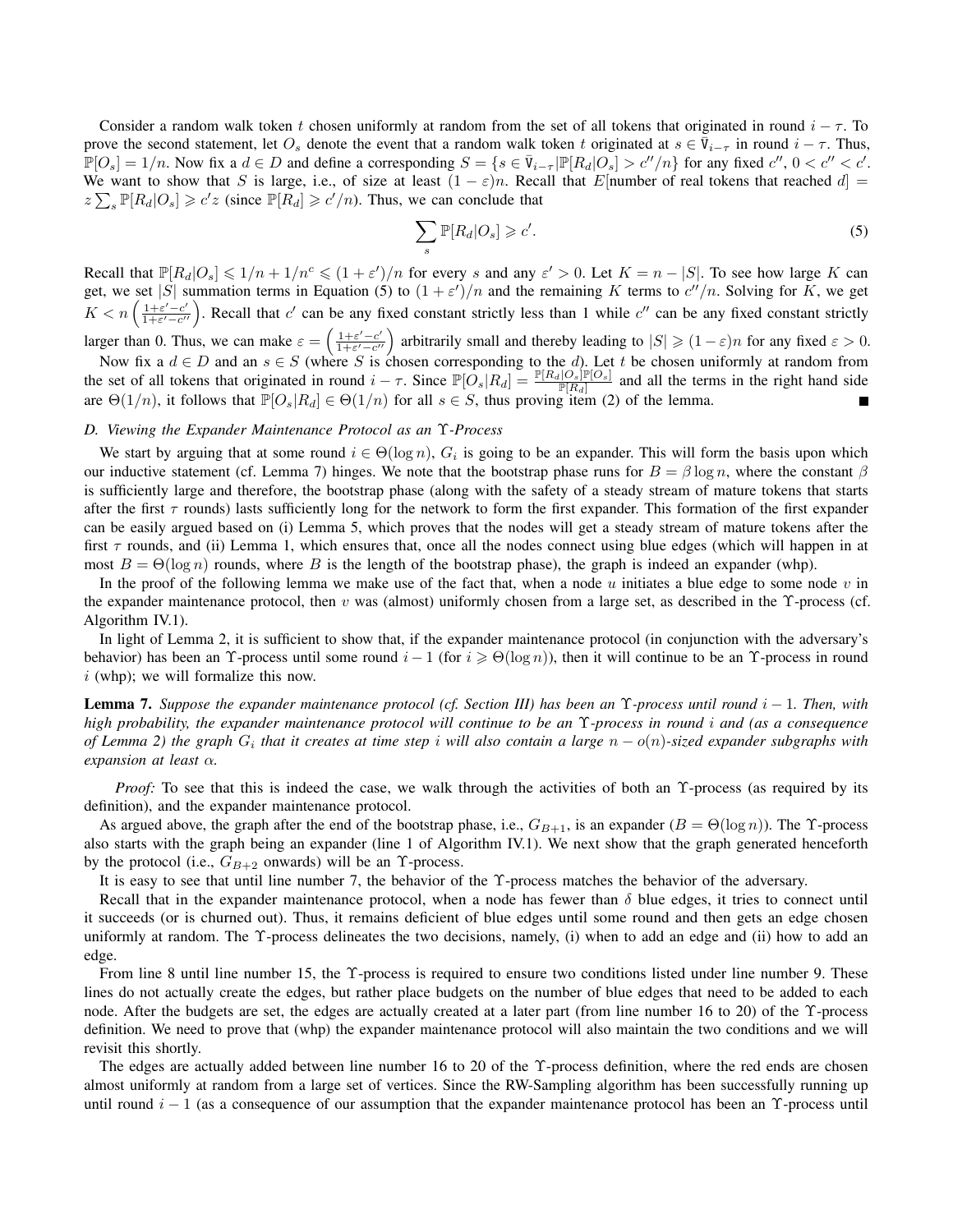time step  $i - 1$  in conjunction with Lemma 6), the expander maintenance protocol also chooses the red end from the current set of vertices based on a distribution that is almost uniform over a large fraction of current (i.e., round i) vertices.

In the For loop starting in line number 10, the Υ-process refreshes the edges of vertices chosen at random, which the expander maintenance protocol also performs. After the decision to refresh has been made, the edges (as usual) are chosen almost uniformly at random from a large fraction of current nodes.

We now have to prove the two conditions (see line number 9, conditions (2) and (3)) that any Υ-process must ensure are in fact upheld by the expander maintenance protocol. Denote by  $X_i$  the nodes that start to have fewer than  $\delta$  blue edges in round i, i.e., they either had all  $\delta$  blue edges in round  $i - 1$  or were only churned in at the current round i. In particular, we focus on the set  $X_{i-Theta(\log n)}$ . In order to show that the two conditions are upheld, it suffices to show the following claim.

**Claim 1.** *The nodes in*  $X_{i-Θ(\log n)}$  *have all obtained the requisite number of blue edges at least once since round*  $i-Θ(\log n)$ *w.h.p.*

Before proving the claim, we first see why it is sufficient. Since in any round at most  $O(n/\log^k n)$  nodes can become deficient of blue edges (i.e., fewer than  $\delta$  blue edges) and all of them reconnect w.h.p within  $O(\log n)$  rounds (as a consequence of the claim), the number of nodes that are deficient of blue edges is at most  $O(n/\log^{k-1} n)$ , and thus both conditions will be ensured.

*Proof of Claim 1:* Consider a node  $f \in X_{i-\Theta(\log n)}$  that received a fresh set of  $\Omega(\log^2 n)$  mixed tokens in round  $i - \Theta(\log n)$ . The node f retains some of its tokens to itself and the remaining set T of tokens (that number  $O(\log^2 n)$ ) are given to any node(s), say node a, that might be attached to f by the adversary. Now suppose a has still not received any fresh tokens and another node b is attached on to it. Then, the same set  $T$  of tokens are passed along by  $a$  to  $b$ . In fact, a constant number of such new nodes may be attached to a, and all of them will share the same set  $T$  of tokens. Thus, let  $Y_T(j)$  be the set of nodes in round  $i - \Theta(\log n) + j$ ,  $0 \leq j \leq \Theta(\log n)$ , that are in possession of the same set T of tokens and are trying to get fresh tokens. Note that  $Y_T(0)$  is a constant. As long as  $|Y_T(j)|$  stays bounded within  $O(\log n)$ , the probability that a node in  $Y_T(j)$  does not get fresh tokens in round  $i - \Theta(\log n) + j$  is conservatively bounded from above by  $1/\log n$ . This is because, the node can fail to get fresh tokens because (i) it made requests for fresh tokens to nodes that were already requested for fresh tokens by other nodes in  $Y_T(j)$ , (ii) it made requests for fresh tokens to nodes that were already requested for fresh tokens by nodes outside of  $Y_T(j)$  (but such requests are made by nodes with a token set independent of T and there can only be  $O(n/\text{polylog} n)$  such requests), or (iii) it made requests to nodes that did not themselves possess fresh tokens (which can only be  $O(n/\text{polylog} n$  many in number). Thus,  $E[Y_T(j+1)] \leq \varepsilon E[Y_T(j)]$  for any  $\varepsilon > 1/\log n$ . Recursively,  $E[Y_T(\Theta(\log n))] \in \varepsilon^{\Theta(\log n)} E[Y_T(0)] \leq 1/n^c$ , for any constant c. Thus, by a straightforward application of the Markov's inequality, we can ensure that  $\mathbb{P}[Y_T(\Theta(\log n)) \geq 1] \leq 1/n^c$ . The same argument can also be made for nodes possessing fresh tokens and trying to gain the required  $\delta$  blue edges. Moreover, the same argument can be made over the entire set  $X_{i-\Theta(\log n)}$ . Each node can fail to get its requisite fresh tokens or the requisite  $\delta$  blue edges (whichever the case may be) with probability at most  $O(1/\log n)$ . Thus, we again see that the expected number of nodes in  $X_{i-\Theta(\log n)}$  that have not yet acquired their requisite number of blue edges dwindles exponentially, and a similar Markov's inequality application completes the argument. Thus, by the current round i, the nodes in  $X_{i-Θ(\log n)}$  have all obtained the requisite number of blue edges at least once since round  $i - \Theta(\log n)$  (whp), thus completing the proof of Claim 1 and Lemma 7.

From the above, our main theorem follows:

**Theorem 1.** The expander maintenance protocol maintains the network communication graph sequence  $G_1, G_2, \ldots$ , as *graphs that contain large* n − o(n)*-sized expander graphs with expansion at least* α *for a number of rounds that is at least a polynomial in* n *with high probability.*

П

#### V. IMPOSSIBILITY OF MAINTAINING CONNECTIVITY IN THE CLASSIC SYNCHRONOUS ROUND MODEL

Recall that, during a single round in our model (cf. Section II), a node u can send a message to a node v, which can then perform some local computation (taking into account the message received from  $u$ ), and finally  $v$  can send some messages that are delivered by the end of the round. We assume that this entire sequence is atomic with respect to the actions of the adversary, i.e., nodes do not join or leave the network before the sequence is complete. This is in contrast to the classic synchronous model where such a sequence would span 2 rounds, because any message sent in round  $r$  can only be processed by the receiver at the start of round  $r + 1$ . While it might appear that this assumption is just a mere technicality, we will now prove that there is no algorithm that can maintain connectivity (let alone expansion) for a majority of the nodes in the classic synchronous round model, even if the churn is limited to only  $\Theta(\sqrt{n \operatorname{polylog}(n)})$  nodes per round.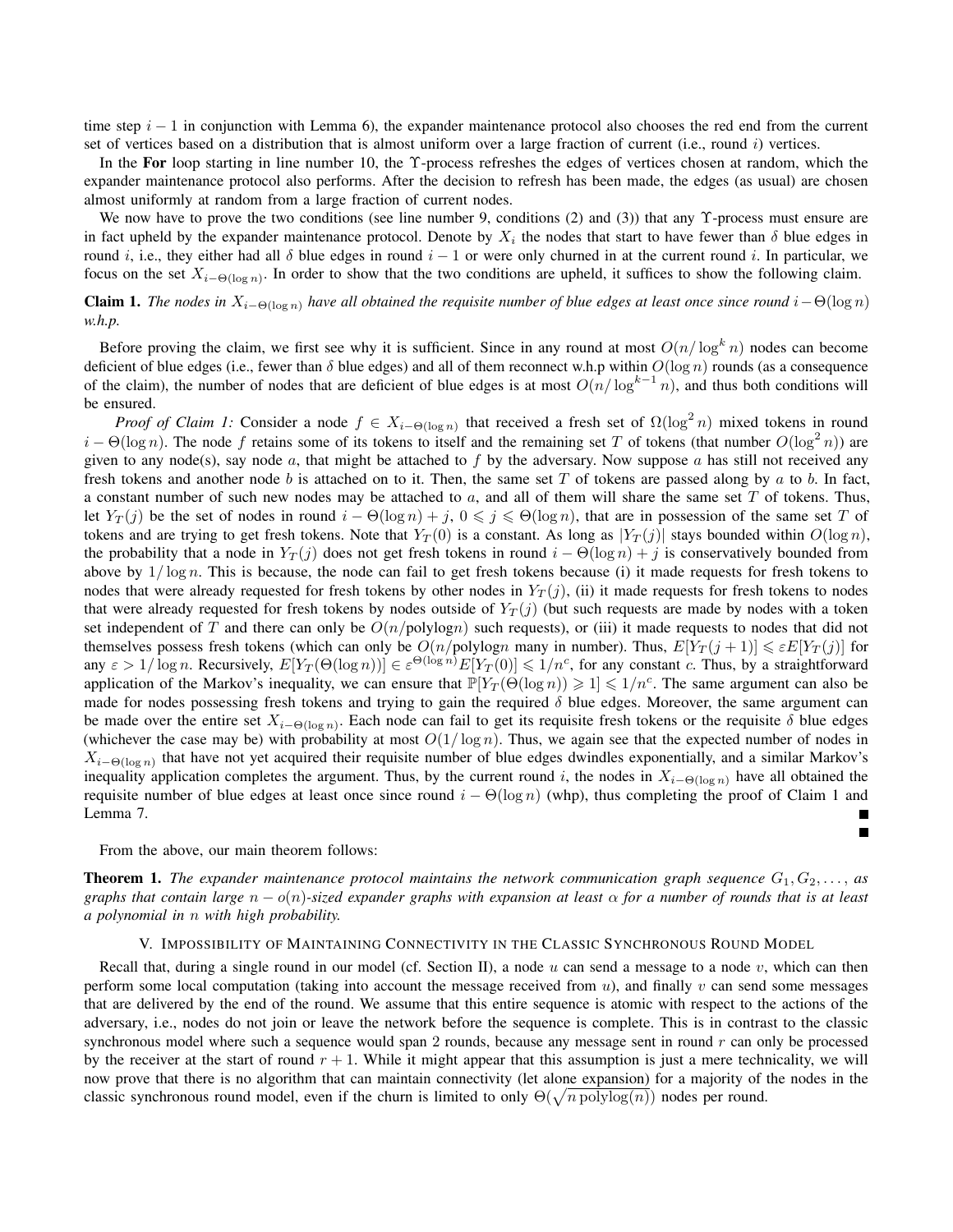Theorem 2 (Impossibility without Single-Round Handshakes). *Let* m *and* c *be arbitrary positive constants such that*  $c \geqslant m \geqslant 1$ . Consider a synchronous *n*-node network where an oblivious adversary can subject  $C(n) = \Omega(\sqrt{n \log^c n})$  nodes *to churn in each round. Moreover, suppose that every node can send messages of size O(log<sup>m</sup> n) <i>to at most* ∆ *distinct nodes per round, where* ∆ > 2 *is an arbitrary fixed integer. Then, there is an adversarial strategy that, with high probability, leads to a round where the network contains at least*  $n/2 - o(n)$  *nodes that are partitioned into*  $\Theta(n)$  *(disconnected) components.* 

We present a high-level overview of the proof. The main idea is to add new nodes in layers of exponentially increasing size while limiting the information flow between these newly added nodes and the remaining network. This ensures that, after the construction of the last layer (containing  $C(n)$  nodes), only a polylogarithmic number of the IDs of nodes in this layer are known to the remaining network and vice versa. Moreover, we need to ensure that the nodes in the layer do not know too much about each other to avoid the case where the layer itself forms a well-connected graph. We leverage the low information flow to create a bottleneck that slows down the integration of these newly added nodes into the remaining network. Note that, up until the point where the layer nodes can communicate successfully with the remaining network, they will form small disconnected components. We then repeat this layer construction process several times at other points in the network, which results in a situation where at least half of the nodes are in such layers (and hence disconnected). For lack of space, we defer the full proof to the full version of the paper.

#### VI. CONCLUSION

We presented a protocol that guarantees that the underlying topology has high expansion despite large amount of dynamism and adversarial churn. Since high expansion is needed for implementing many fundamental distributed computing tasks in an efficient and robust manner, this protocol serves as a basic ingredient. It will be interesting to improve our protocol to tolerate even higher churn (say, linear in  $n$ ) and different types of adversaries.

#### ACKNOWLEDGEMENTS

John Augustine, Gopal Pandurangan, and Scott Roche are thankful to the Institute for Computational and Experimental Research in Mathematics (ICERM), Brown University, Providence, RI 02906 for hosting them for a semester. Part of this work was done while the above three authors were at the ICERM.

#### **REFERENCES**

- [1] Crashplan Inc., "http://www.crashplan.com/."
- [2] Symform:, "http://www.symform.com/."
- [3] A. Peddemors, "Cloud storage and peer-to-peer storage end-user considerations and product overview", 2010. *https://www.dropbox.com/s/af4f7xx0rpnn95o/152.pdf?dl=0*, 2010.
- [4] J. Falkner, M. Piatek, J. P. John, A. Krishnamurthy, and T. E. Anderson, "Profiling a million user DHT," in *IMC*, 2007, pp. 129–134.
- [5] P. K. Gummadi, S. Saroiu, and S. D. Gribble, "A measurement study of napster and gnutella as examples of peer-to-peer file sharing systems," *Computer Communication Review*, vol. 32, no. 1, p. 82, 2002.
- [6] S. Sen and J. Wang, "Analyzing peer-to-peer traffic across large networks," in *IMC*, 2002, pp. 137–150.
- [7] D. Stutzbach and R. Rejaie, "Understanding churn in peer-to-peer networks," in *IMC*, 2006, pp. 189–202.
- [8] P. Druschel and A. Rowstron, "Storage management and caching in past, a large-scale, persistent peer-to-peer storage utility," *SOSP*, 2001.
- [9] P. Druschel and A. Rowstron, "Past: A large-scale, persistent peer-to-peer storage utility," in *HotOS VIII*, 2001, pp. 75–80.
- [10] Y.-W. Chan, T.-H. Ho, P.-C. Shih, and Y.-C. Chung, "Malugo: A peer-to-peer storage system," *Int. J. ad hoc and ubiquitous computing*, vol. 5, no. 4, 2010.
- [11] R. Hasan, Z. Anwar, W. Yurcik, L. Brumbaugh, and R. Campbell, "A survey of peer-to-peer storage techniques for distributed file systems," in *Proc of ITCC*, pp. 205–213.
- [12] J. F. Canny, "Collaborative filtering with privacy," in *IEEE Symposium on Security and Privacy*, 2002, pp. 45–57.
- [13] Cloudmark Inc., "http://cloudmark.com/."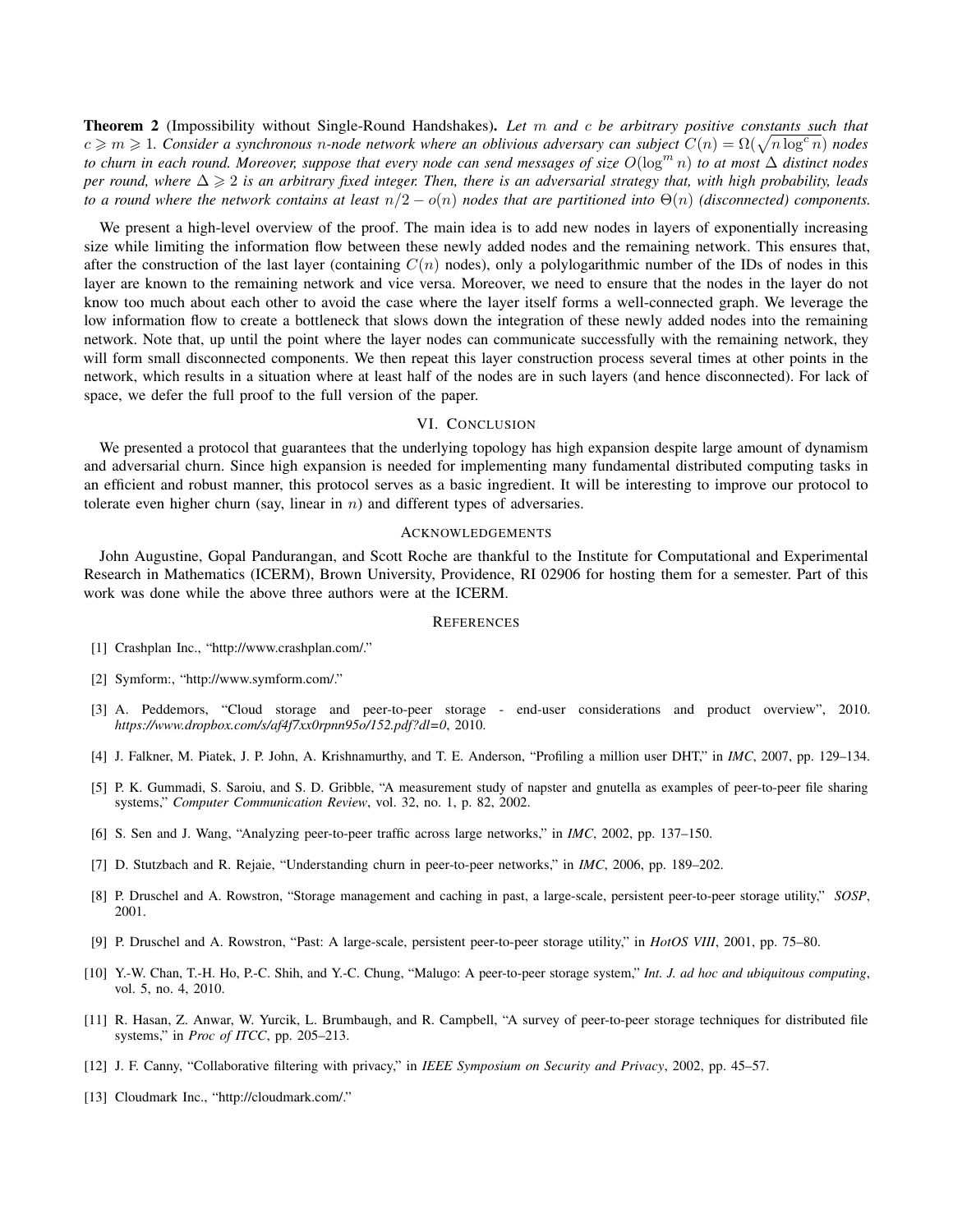- [14] S. Datta, K. Bhaduri, C. Giannella, R. Wolff, and H. Kargupta, "Distributed data mining in peer-to-peer networks," *IEEE Internet Computing*, vol. 10, no. 4, pp. 18–26, 2006.
- [15] D. J. Malan and M. D. Smith, "Host-based detection of worms through peer-to-peer cooperation." in *WORM*, V. Atluri and A. D. Keromytis, Eds. ACM Press, 2005, pp. 72–80.
- [16] V. Vlachos, S. Androutsellis-Theotokis, and D. Spinellis, "Security applications of peer-to-peer networks," *Comput. Netw.*, vol. 45, pp. 195–205, June 2004.
- [17] R. Geambasu, T. Kohno, A. A. Levy, and H. M. Levy, "Vanish: Increasing data privacy with self-destructing data," in *USENIX Security Symposium*, 2009, pp. 299–316.
- [18] O. Babaoglu, M. Merzolla, and M. Tamburini, "Design and implementation of a P2P cloud system," in *SAC*, 2012. pp. 412-417.
- [19] J. Augustine, G. Pandurangan, P. Robinson, and E. Upfal, "Towards robust and efficient computation in dynamic peer-to-peer networks," in *SODA*, 2012, pp. 551–569.
- [20] C. Dwork, D. Peleg, N. Pippenger, and E. Upfal, "Fault tolerance in networks of bounded degree," *SIAM J. Comput.*, vol. 17, no. 5, pp. 975–988, 1988.
- [21] J. Augustine, G. Pandurangan, and P. Robinson, "Fast byzantine agreement in dynamic networks," in *PODC*, 2013, pp. 74–83.
- [22] J. Augustine, A. R. Molla, E. Morsy, G. Pandurangan, P. Robinson, and E. Upfal, "Storage and search in dynamic peer-to-peer networks," in *SPAA*, 2013, pp. 53–62.
- [23] G. Pandurangan, P. Robinson, and A. Trehan, "Dex: Self-healing expanders," in *IPDPS*, 2014, pp. 702-711.
- [24] C. Law and K.-Y. Siu, "Distributed construction of random expander networks," in *INFOCOM*, 2003, pp. 2133 2143.
- [25] G. Pandurangan, P. Raghavan, and E. Upfal, "Building low-diameter P2P networks," in *FOCS*, 2001, pp. 492–499.
- [26] Y. Afek, B. Awerbuch, and E. Gafni, "Applying static network protocols to dynamic networks," in *FOCS*, 1987, pp. 358–370.
- [27] S. Dolev, *Self-stabilization*. Cambridge, MA, USA: MIT Press, 2000.
- [28] E. Gafni and B. Bertsekas, "Distributed algorithms for generating loop-free routes in networks with frequently changing topology," *IEEE Trans. Comm.*, vol. 29, no. 1, pp. 11–18, 1981.
- [29] Y. Afek, E. Gafni, and A. Rosen, "The slide mechanism with applications in dynamic networks," in *PODC*, 1992, pp. 35–46.
- [30] B. Awerbuch, B. Patt-Shamir, D. Peleg, and M. E. Saks, "Adapting to asynchronous dynamic networks," in *STOC*, 1992, pp. 557–570.
- [31] B. Awerbuch and M. Sipser, "Dynamic networks are as fast as static networks (preliminary version)," in *FOCS*, 1988, pp. 206–220.
- [32] T. Jacobs and G. Pandurangan, "Stochastic analysis of a churn-tolerant structured peer-to-peer scheme," *Peer-to-Peer Networking and Applications*, 6(1): 1-14 (2013).
- [33] R. Guerraoui, F. Huc, and A. Kermarrec, "Highly dynamic distributed computing with byzantine failures," in *PODC*, 2013, pp. 176–183.
- [34] F. Kuhn, S. Schmid, and R. Wattenhofer, "Towards worst-case churn resistant peer-to-peer systems," *Distributed Computing*, vol. 22, no. 4, pp. 249–267, 2010.
- [35] R. Jacob, A. W. Richa, C. Scheideler, S. Schmid, and H. Täubig, "A distributed polylogarithmic time algorithm for self-stabilizing skip graphs," in *PODC*, 2009, pp. 131–140.
- [36] G. Pandurangan and A. Trehan, "Xheal: localized self-healing using expanders," in *PODC*, 2011, pp. 301–310.
- [37] B. Awerbuch and C. Scheideler, "The hyperring: a low-congestion deterministic data structure for distributed environments," in *SODA*, 2004, pp. 318–327.
- [38] P. Mahlmann and C. Schindelhauer, "Peer-to-peer networks based on random transformations of connected regular undirected graphs," in *SPAA*, 2005, pp. 155–164.
- [39] A. Fiat and J. Saia, "Censorship resistant peer-to-peer content addressable networks," in *SODA*, 2002, pp. 94–103.